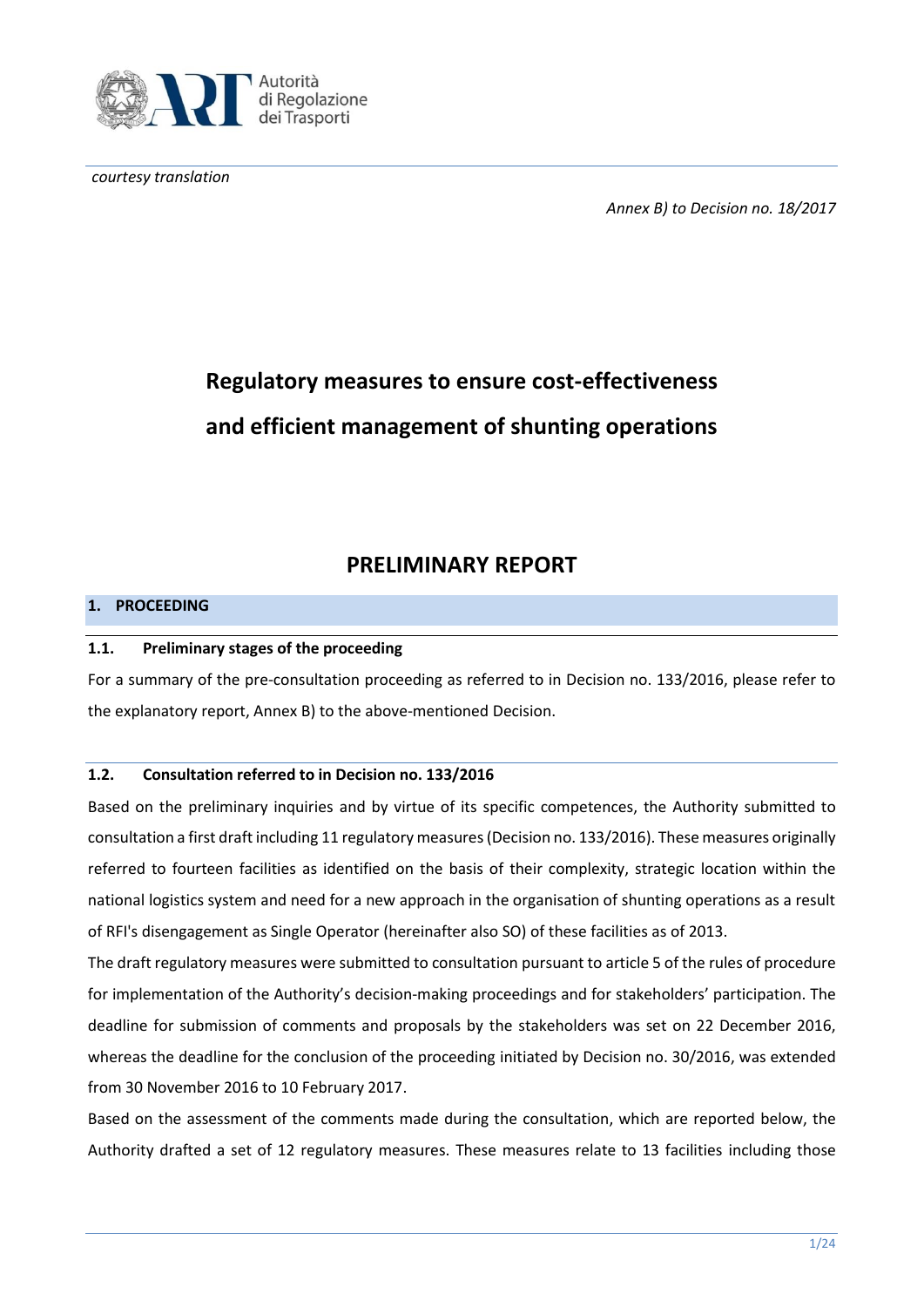

initially selected according to the criteria provided for by Decisions no. 30/2016 and no. 133/2016, with the exception of Gallarate (Ambrogio) as this is a private terminal with single operator and single customer, as it was noted by some stakeholders and assessed by the Authority during an on-site inspection.

With regard to the scope of application of the measures, the Authority will assess, with reference to the comments made by some stakeholders on Measure 3 (see below), whether to initiate a proceeding whereby, subject to verification of the applicable terms and to stakeholder consultation, the measures may be extended to other railway operating areas (*«comprensori ferroviari»*).

In 2017 and in the coming years, taking into account the increasingly strategic role of the logistics system connecting the national and regional railway network, the Authority reserves the right to monitor the effects of the application of its regulatory measures, also in terms of efficient integration of the logistics chain, and to ensure consistency with the developing legislative and regulatory framework, both at national and EU level.

For each regulatory measure, the main comments by the participants in the consultation and the following assessment by the Authority leading to the final drafting of the measures are reported here below.

#### **2. MAIN ISSUES COVERED BY REGULATORY MEASURES**

**Section I** of the draft regulatory measures that were submitted to consultation ("General obligations") included the five following measures:

- Measure 1 Regulatory scope;
- Measure 2 Definitions;
- Measure 3 Scope of application;
- Measure 4 Single Operator;
- **Measure 5 Criteria for identification of the Single Operator and related obligations.**

**Section II** ("Implementing steps") included six measures as follows:

- Measure 6 Allocation of shunting locomotives owned by RFI;
- Measure 7 Term of contracted shunting operations;
- Measure 8 Integrated scheduling of shunting operations;
- Measure 9 Service Level Agreement (SLA);
- Measure 10 Charging methods;
- Measure 11 Applicable rules.

The final text includes a new Measure 11, "*De facto* Single Operator", totalling 12 regulatory measures.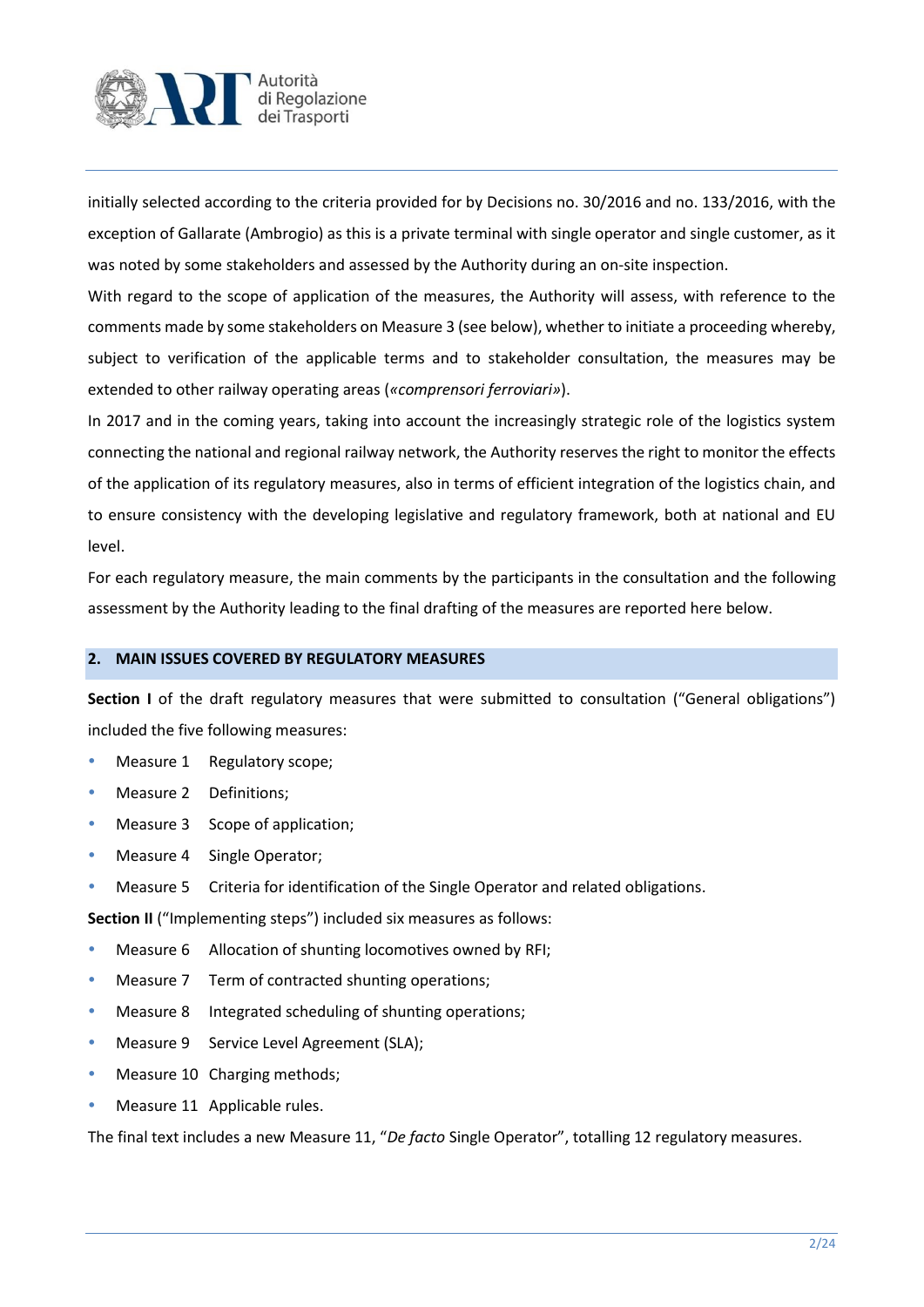

## **SECTION I – General obligations**

## **2.1. Measure 1 – Regulatory scope**

In the absence of any comments, Measure 1 is adopted in its original wording.

## **2.2. Measure 2 – Definitions**

#### *2.2.1. Summary of comments*

| Sent by                                                    | <b>Measure</b>    | <b>Subject</b>                                                                                                                                                                                                                                                                                                                                                                                                                                                                                                                                                                                         |
|------------------------------------------------------------|-------------------|--------------------------------------------------------------------------------------------------------------------------------------------------------------------------------------------------------------------------------------------------------------------------------------------------------------------------------------------------------------------------------------------------------------------------------------------------------------------------------------------------------------------------------------------------------------------------------------------------------|
| Autorità portuale di<br>Venezia (Venice<br>port authority) |                   | Considers that the Port System Authority (AdSP)/Port Authority (AP), that under the law is the body managing<br>the port facility which may encompass a railway operating area, cannot be regarded as an operator of the railway<br>operating area and consequently is not eligible for assisting in identifying the SO as defined, i.e. the person that<br>is supposed to operate in the territory falling within the AdSP/AP's responsibility.                                                                                                                                                       |
| Autorità portuale di<br>Venezia (Venice<br>port authority) |                   | Assuming that the "Measures" are considered to be related to port rail services, too, it would be possible in some<br>cases that contracts for the awarding of services are unilaterally modified, to the detriment of operators that<br>would certainly claim damages, which could not be charged to the AdSP/AP as they are not liable in this respect.                                                                                                                                                                                                                                              |
| Autorità portuale di<br>Venezia (Venice<br>port authority) |                   | Specific measures relating to ports are needed to balance the above-mentioned principles of law with the nature<br>of the port railway service as a service of general interest pursuant to Law no. 84/94 and the regulatory role of<br>AP/AdSP.                                                                                                                                                                                                                                                                                                                                                       |
| <b>Assiterminal</b>                                        |                   | Shunting operations in the port area are regulated by a decree of the Minister of Transport dated 4 April 1996<br>among the so-called services of general interest, as referred to in art. $6(1)(c)$ of Law no. 84/94. Therefore, the<br>issue does not appear to fall within the regulatory responsibility of the Authority (hereinafter, also ART). Wagon<br>shunting in ports is generally carried out in State areas and by using facilities that are not owned by RFI, therefore<br>not falling under the cases identified by ART under paragraph 1 of its Decision no. 30/2016 of 23 March 2016. |
| Quadrante Servizi                                          | 02.1a             | Requests to specify whether the reference station of the railway operating area is part of the area itself, at least<br>when it is for exclusive use.                                                                                                                                                                                                                                                                                                                                                                                                                                                  |
| Quadrante Servizi                                          | 02.1 <sub>b</sub> | Requests to specify whether a terminal connected to the National Rail Infrastructure (Infrastruttura Ferroviaria<br>Nazionale - I.F.N.) is a service facility.                                                                                                                                                                                                                                                                                                                                                                                                                                         |
| Quadrante Servizi                                          | 02.1c             | Requests to specify whether a terminal, owned by R.F.I., connected to an "exclusive and own" railway station<br>serving the same terminal, is a suitable siding for performing intermodal operations.                                                                                                                                                                                                                                                                                                                                                                                                  |
| Quadrante Servizi                                          | 02.1c             | Requests to specify whether, in a railway operating area, a facility which is used exclusively for intermodal (rail-<br>road) operations is an intermodal connected facility.                                                                                                                                                                                                                                                                                                                                                                                                                          |
| Dinazzano Po                                               | 02.1 <sub>d</sub> | Suggests that for the definition of "operator of the railway area" the requirement related to the holding of rights<br>on parts of the railway operating area be also fulfilled through suitable contractual relations (including network<br>contracts/contractual agreements between different operators).                                                                                                                                                                                                                                                                                            |
| FerCargo                                                   | 02.1 <sub>d</sub> | Requests a more detailed definition/qualification of "operator of the railway area"                                                                                                                                                                                                                                                                                                                                                                                                                                                                                                                    |
| Unione Interporti<br>Riuniti                               | 02.1 <sub>d</sub> | Requests to specify whether "operator of the railway area" means RFI, a terminal manager or any owner of a<br>railway infrastructure which is linked up or connected to the National Rail Infrastructure (I.F.N.).                                                                                                                                                                                                                                                                                                                                                                                     |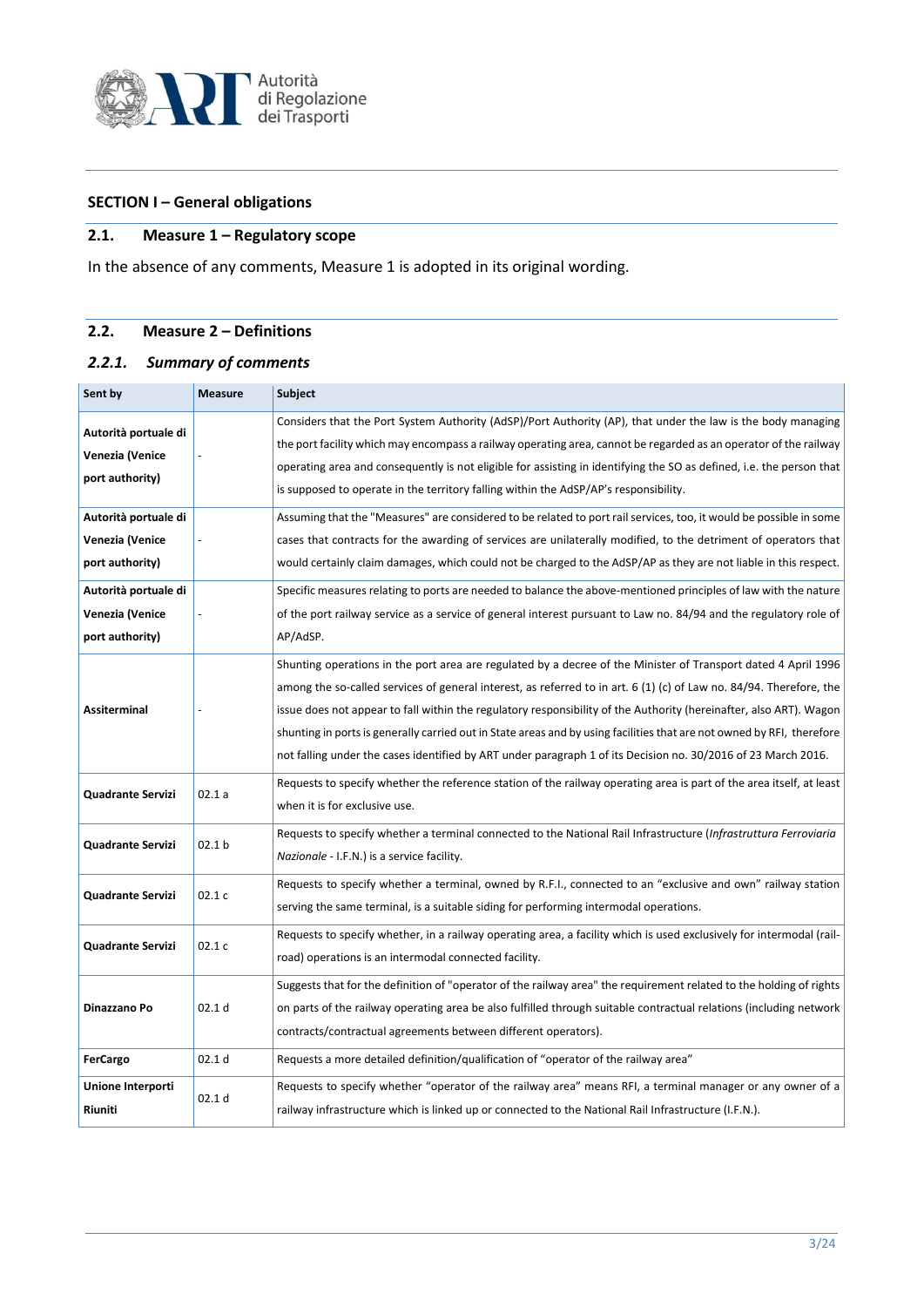

| Sent by                                | <b>Measure</b>    | Subject                                                                                                                                                                                                                                                                                                                    |
|----------------------------------------|-------------------|----------------------------------------------------------------------------------------------------------------------------------------------------------------------------------------------------------------------------------------------------------------------------------------------------------------------------|
| <b>Fercargo Manovra</b>                | 02.1 <sub>d</sub> | Requests to combine as far as possible the definitions of "Operator of the railway area" with respect to jargon<br>and current rail terminology.                                                                                                                                                                           |
| Quadrante Servizi                      | 02.1 <sub>d</sub> | Requests to specify whether the infrastructures of the railway operating area include tracks, point switches and<br>signalling, as well as whether locomotives qualify as instrumental infrastructures or operational tools for the<br>performance of the activity, and the role played by the Safety Management System.   |
| <b>Quadrante Servizi</b>               | 02.1 <sub>d</sub> | Requests to specify whether the railway operator is an entity that provides directly train movements or uses a<br>third party for this activity.                                                                                                                                                                           |
| <b>Quadrante Servizi</b>               | 02.1 <sub>d</sub> | Requests to specify whether RFI is an operator of the railway area.                                                                                                                                                                                                                                                        |
| Quadrante Servizi                      | 02.1 <sub>d</sub> | Requests to specify whether the terminal manager is an operator of the railway area.                                                                                                                                                                                                                                       |
| Quadrante Servizi                      | 02.1 d            | Requests to specify whether, in case of a terminal owned by RFI, the latter is an operator of the railway area.                                                                                                                                                                                                            |
| <b>Quadrante Servizi</b>               | 02.1 <sub>d</sub> | Requests to specify whether any owner of a railway infrastructure which is linked up or connected to the National<br>Rail Infrastructure (I.F.N.) is qualified as an operator of the railway area.                                                                                                                         |
| <b>Interporto Padova</b><br><b>SpA</b> | 02.1 f            | Requests, where the service of the Single Operator is awarded to the owners of the infrastructure falling within<br>the railway operating area of reference, which do not provide shunting directly, that they should be allowed to<br>use a shunting Operator to be chosen through transparent open tendering procedures. |
| <b>Quadrante Servizi</b>               | 02.1 f            | Requests to specify whether, according to the definition of Single Operator, the operators of the railway area<br>may not be able to identify the Single Operator.                                                                                                                                                         |
| <b>Quadrante Servizi</b>               | 02.1 f            | Requests to clarify whether the Single Operator is responsible for the actual operation of shunting activities in<br>the railway operating area.                                                                                                                                                                           |
| <b>Quadrante Servizi</b>               | 02.1 f            | Requests to specify whether the role of Single Operator corresponds to that of the Single Operator of shunting<br>services.                                                                                                                                                                                                |
| <b>Quadrante Servizi</b>               | 02.1 f            | Requests to clarify whether OPERATION means direct execution of shunting operations.                                                                                                                                                                                                                                       |

## *2.2.2. Assessment by the Authority*

The **railway operating area** has been better defined by including the stations and facilities owned by the IM and by highlighting that it belongs to a port, an inland terminal or an industrial/commercial area. The latter case has been included with a view to using, as far as possible, the terminology contained in the "*Provisions, Instructions and Contractual Clauses for the Construction and Operation of Siding Connections with Commercial, Industrial and Similar Establishments*" (*Disposizioni, istruzioni per la costruzione e l'esercizio di raccordi con stabilimenti commerciali, industriali e assimilati,* hereinafter: DICCs) issued by the Infrastructure Manager (hereinafter, also IM).

The definition of **service facility** has been clarified by emphasizing that, *inter alia*, port maritime infrastructures are part of this cluster (pursuant to Article 13 (2) (g) of Legislative Decree no. 112/2015) as noted in the comments submitted by Venice Port Authority and Assiterminal with reference to ART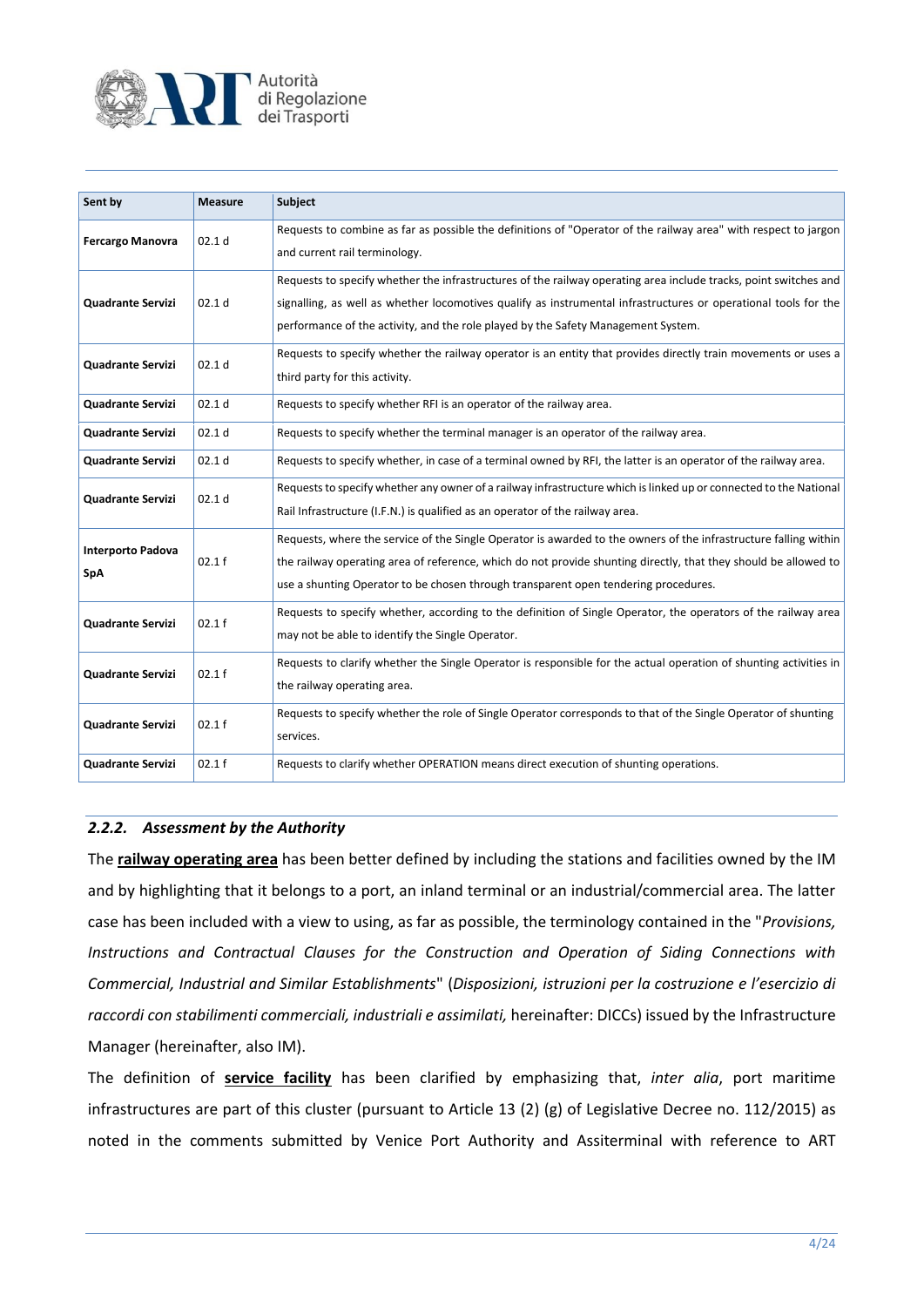

responsibilities for port shunting operations. Actually, if operated in ports, the railway service (defined as "*port railway service*" pursuant to Ministerial Decree of 14 November 1994 implementing Article 6 of Law no. 84/1994) is included among the services of general interest to be supplied upon payment to port users (as laid down in Article 1 of Ministerial Decree of 4 April 1996), and its awarding and control are assigned to the Port Authority pursuant to Article 6 (4) (c) of Law no. 84/1994, as amended by Legislative Decree no. 169/2016. However, such identification of specific responsibilities concerning awarding and control in no way determines the exclusion of the Authority's responsibilities, which under art. 37 (2) (a) of Decree-Law no 201/2011 is entrusted with the task of ensuring equitable and non-discriminatory access also to port infrastructures, according to methodologies that encourage competition, production efficiency and cost containment for users, businesses and consumers.

In particular, under article 13 (9) and article 37 of Legislative Decree no. 112/2015 the Authority is entrusted with regulatory responsibilities regarding access to the services referred to in paragraph 2 of the same article 13, including, as mentioned above, the services provided in the maritime port infrastructure connected to rail services.

Clearly, the responsibilities allocated under the above-mentioned provisions, to the AdsP on one side and to the Authority on the other, must be exercised in compliance with their respective roles and under a systematic approach that assigns AdSP the role of regulation of port rail services, but at the same time commits the Authority to define a "regulatory framework" in order to take account of the associated need to ensure, at national level, a "uniform approach", as referred to in the National Strategic Plan for Ports and Logistics (Piano Strategico Nazionale della Portualità e della Logistica, PSNPL), released by the Council of Ministers on 6 August 2015, with reference to the necessary coordination at national level so as to develop the challenges and potential of the Italian port system in a supranational context.

The definition of **operator** of the railway area has been extensively revised, in the light of the many observations aimed at its clarification. It has been specified that the term "owner of rights on parts of the railway operating area" means the owner of the areas where shunting is carried out (in accordance with the recitals of Decision no. 30/2016 and taking into account the potentially unlimited duration of the rules of procedures of the railway operating area), without prejudice to any delegation of the relevant rights and fulfilment of obligations to holders of rights of use or entitlement (lessees, concessionaires, etc.). On account of this clarification, the Single Operator or Shunting Operator as such, as well as the Railway Undertakings (hereinafter, also RUs) are clearly excluded from the operators of the railway area.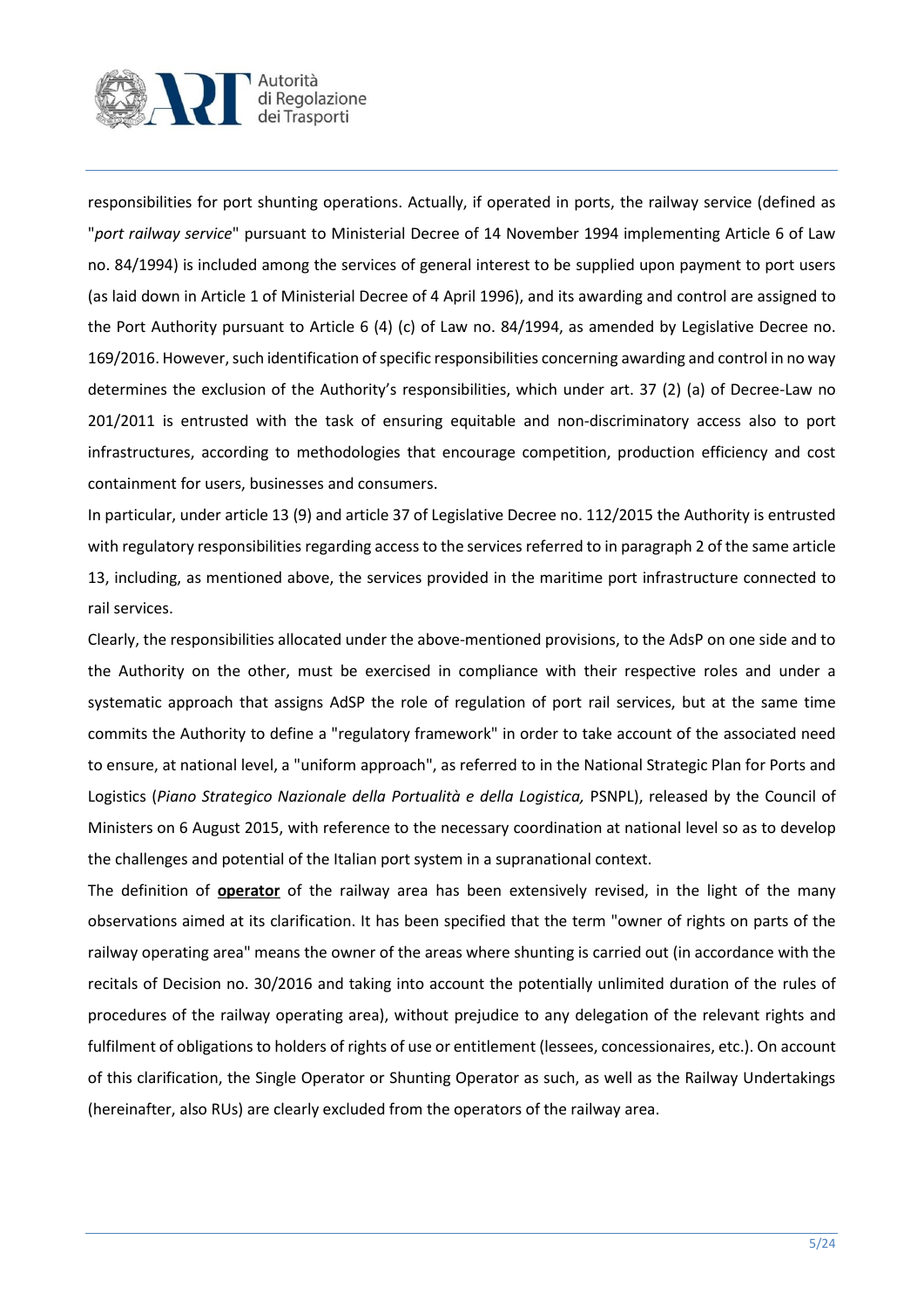

In the case of ports, the owner is identified with the port authority, as the entity responsible for the management of the state property falling within the port area.

In order to simplify the decision-making process for identification of the Single Operator and approval of the rules of procedures of the railway operating area (see Measure 5.2 below), also the term "operator of the railway area" has been defined so as to include only those who are most directly involved in the efficiency of shunting operations. As compared with the definition contained in the document submitted to consultation, it has been provided that the parts of the railway operating area taken into consideration are only those used, in addition to shunting operations, also for the movement of goods (loading, unloading, transhipment), be such movement aimed at the continuation of transport, storage or use of goods in an industrial plant. It was thus intended to circumscribe the definition to the holders of assets used in the processes, other than those pertaining to rail services, which are immediately upstream or downstream the shunting operation. As a result thereof, by way of example, owners and/or operators of basic sidings, facilities for rolling stock depot or maintenance, as well as the Infrastructure Manager are excluded from the definition of operator of the railway area.

The **Single Operator**, in the text submitted to users, was defined as an entity "*entrusted on a unitary basis with the functions relating to marketing and operation of shunting with respect to the railway operating area*". This definition has been fully revised to remove some doubts arising from the consultation that this operator, as identified in accordance with the principles and criteria of the regulatory measures, might use another third party, that may be qualified as **Shunting Operator,** which is entrusted with functions pertaining only to the exercise of shunting operations. Accordingly, another definition was adopted for the latter.

| z.J.I. Juliniuly Of Comments            |                |                                                                                                                                                                                                                                                                                                                                                                                                    |
|-----------------------------------------|----------------|----------------------------------------------------------------------------------------------------------------------------------------------------------------------------------------------------------------------------------------------------------------------------------------------------------------------------------------------------------------------------------------------------|
| Sent by                                 | <b>Measure</b> | Subject                                                                                                                                                                                                                                                                                                                                                                                            |
| <b>Interporto Centro</b><br>Italia Orte | 03.1           | Extend the scope of Decision no. 30/2016 to Orte railway operating area (including Orte RFI Station and the<br>neighbouring inland terminal area) by providing for a unitary award of the shunting operation irrespective of the<br>ownership of the areas, in order to guarantee efficient management, as "Centro Italia-Interporto Orte" is an<br>intermodal hub serving the EU TEN-T1 corridor. |
| <b>Terminal Piacenza</b><br>Intermodale | 03.1           | Exclude the company Terminal Piacenza Intermodale from the scope of application of the Decision as it is a<br>private connection with a single operator and customer.                                                                                                                                                                                                                              |

## **2.3. Measure 3 – Scope of application**

#### *2.3.1. Summary of comments*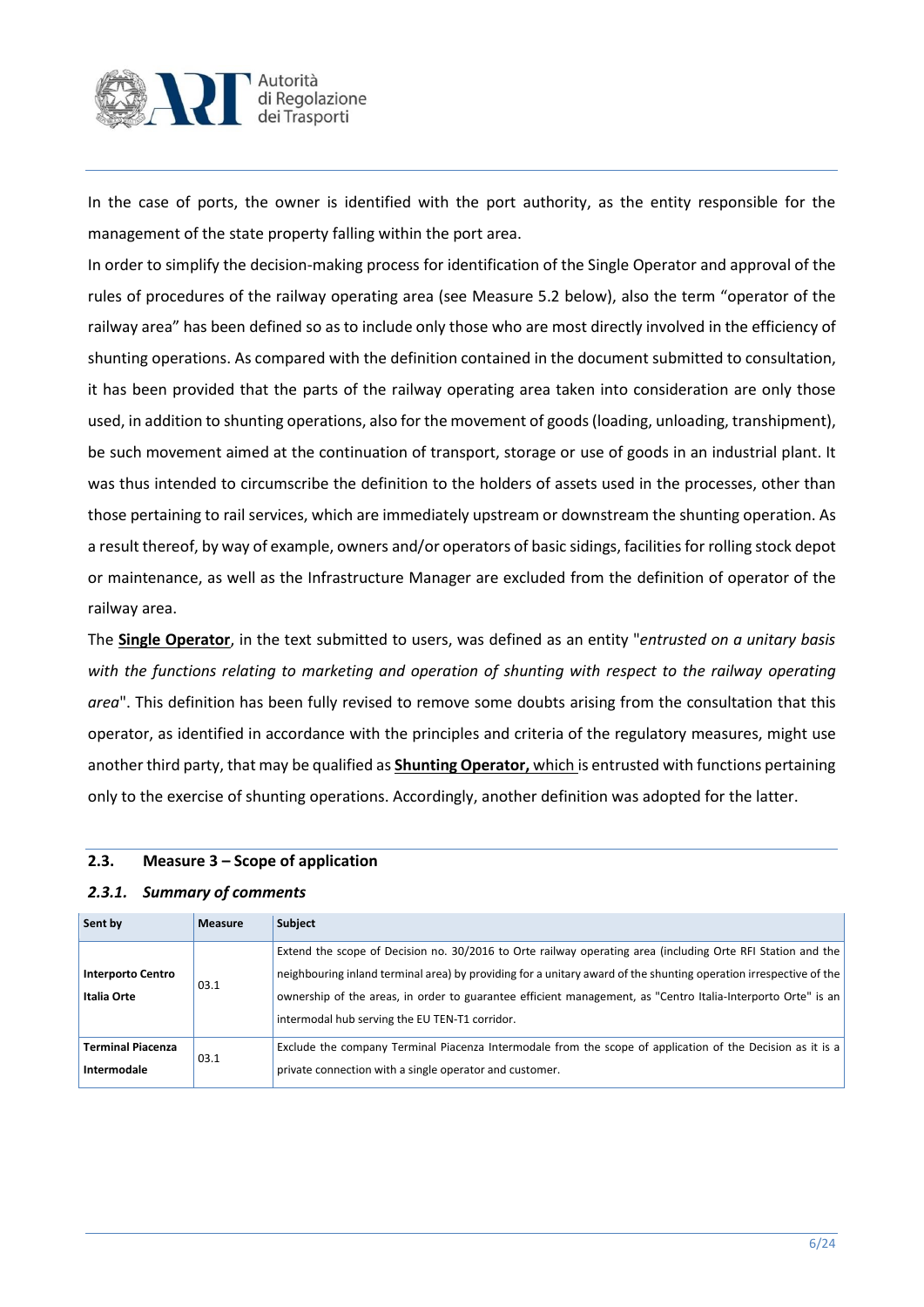

| Sent by                             | <b>Measure</b> | Subject                                                                                                                                                                                                                                                                                                                                                                                                                                                                                                                                                                                                          |
|-------------------------------------|----------------|------------------------------------------------------------------------------------------------------------------------------------------------------------------------------------------------------------------------------------------------------------------------------------------------------------------------------------------------------------------------------------------------------------------------------------------------------------------------------------------------------------------------------------------------------------------------------------------------------------------|
| <b>FerCargo</b>                     | 03.1           | Extend the application of the regulatory measures also to border points (international transit) where shunting is<br>still necessary and to ports depending on their characteristics. For highly strategic international terminals, the<br>SO function should remain in the hands of RFI, which may resort - through open competitive procedures - to the<br>subcontracting of services to third parties. Further, private terminals or sidings (e.g. Gallarate-Ambrogio) with a<br>single terminal operator and a single customer should be excluded from the list provided for in the scope of<br>application. |
| <b>FerCargo</b>                     | 03.1           | Private terminals or sidings (e.g. Gallarate-Ambrogio) with a single terminal operator and a single customer<br>should be excluded from the list provided for in the scope of application.                                                                                                                                                                                                                                                                                                                                                                                                                       |
| Autorità portuale di<br>Venezia     | 03.1           | The approach that is envisaged in ART's draft "Measures" may not be suitable for the diverse conditions of<br>existing ports.                                                                                                                                                                                                                                                                                                                                                                                                                                                                                    |
| RFI                                 | 03.1           | Requests to delete Gallarate from the list of railway operating areas that are subject to regulation since in this<br>case the SO is no longer necessary, as it was agreed with the stakeholders and ART in the preliminary stage.                                                                                                                                                                                                                                                                                                                                                                               |
| <b>AssoFer</b>                      | 03.1           | Considers that terminals with a single (working and effective) operator should be excluded from the list.                                                                                                                                                                                                                                                                                                                                                                                                                                                                                                        |
| <b>Fercargo Manovra</b>             | 03.1           | Considers necessary to extend this proposal to any facilities connected to the national network (industrial sidings,<br>cross-border terminals, etc.) where one or more sidings or operators are involved in order to guarantee future<br>developments.                                                                                                                                                                                                                                                                                                                                                          |
| <b>DB Rail</b>                      | 03.1           | Considers of little use to keep the facilities with only one operator of the railway area within the scope of Measure<br>3.                                                                                                                                                                                                                                                                                                                                                                                                                                                                                      |
| <b>DB Rail</b>                      | 03.1           | Suggests that the scope of Measure 3 be extended to all ports in view of their specificity and strategic interest.<br>Shunting operations related to train arrival and departure could be easily integrated into the internal port<br>shunting; thus, the identification of a single operator which may operate on the whole port/railway operating<br>area could lead to both operational and economic benefits.                                                                                                                                                                                                |
| Captrain                            | 03.1           | Suggests that railway operating areas at border crossings should be included in the regulatory measures, for<br>those international transits where shunting operations are required, i.e. the railway operating areas of<br>Domodossola, Tarvisio, Brennero and Villa Opicina. For these terminals, the SO function should necessarily<br>remain in the hands of RFI, which may resort - through open competitive procedures - to the subcontracting of<br>services to third parties.                                                                                                                            |
| <b>Rail Traction</b><br>Company SpA | 03.2           | Suggests that the Contractual Agreement - Investment between the Ministry of Infrastructure and RFI should be<br>mentioned as the decisive criterion for updating the list of facilities with SO (the plan may include those<br>investments that make shunting in a facility independent from the SO).                                                                                                                                                                                                                                                                                                           |
| RFI                                 | 03.2           | Considers that the IM should always be consulted in case of any changes in the scope of application of the<br>regulatory measures, also taking into account the scenarios for enhancing the infrastructural and technological<br>set-up.                                                                                                                                                                                                                                                                                                                                                                         |

## *2.3.2. Assessment by the Authority*

As noted by a number of participants in the consultation, Gallarate terminal (Ambrogio) has been excluded from the scope of application as it is a private terminal with a single operator and a single customer.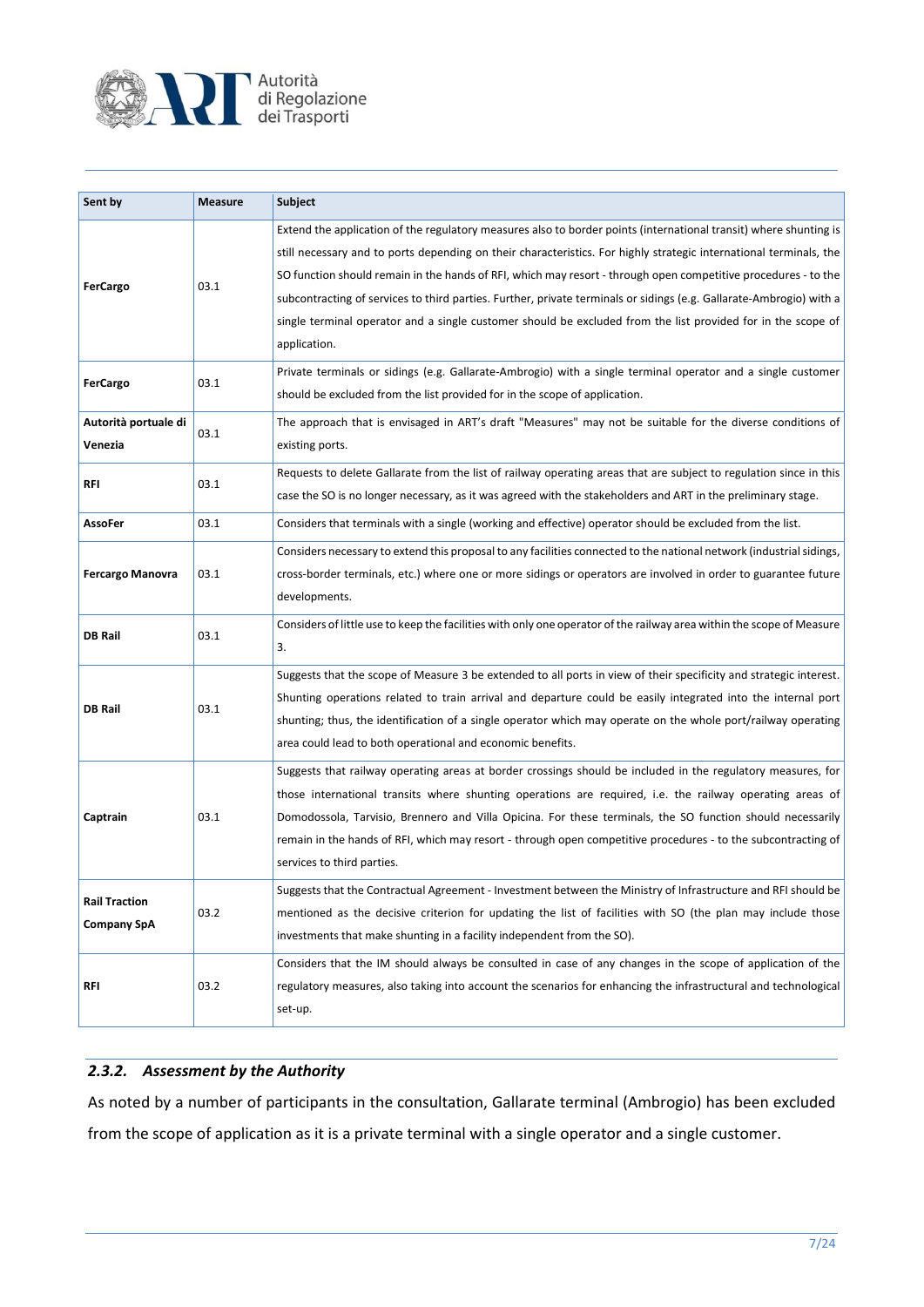

The intermodal Piacenza Terminal requested the exclusion of the facility from the list of the railway operating areas falling within the scope of application as it is a private siding with single operator and customer. This request cannot be agreed upon, as the terminal at issue is in any case a railway operating area where several operators carry out their activities.

The Authority reserves the right to extend or limit the scope of the railway operating areas subject to the regulatory measures as a result of any specific inquiries, initiated both on its own initiative or upon motivated request, e.g. in cases where technological innovations resulting from infrastructural investments significantly modify the way in which shunting operations are carried out.

In particular, with reference to the reports received during the consultation stage in relation to facilities at border crossings, to those involving sea port infrastructures connected to rail services and to Orte facility, the necessary detailed information on their organization is not available to the Authority at present. After the appropriate necessary checks, the Authority will assess whether to initiate an *ad hoc* proceeding to extend the regulatory measures to these facilities.

Further, the Measure has been amended compared to that submitted to consultation, by providing that the extension or restriction of the scope of application of the regulatory measures, as requested by the IM, includes its prior consultation. Similarly, it was considered to include Port Authorities in any preliminary consultations which are preparatory to the modification of the list of the railway operating areas concerned.

#### **2.4. Measure 4 – Single Operator**

| Sent by                  | <b>Measure</b> | <b>Subject</b>                                                                                                                                                                 |
|--------------------------|----------------|--------------------------------------------------------------------------------------------------------------------------------------------------------------------------------|
| <b>FerCargo</b>          | 04.2           | Assesses positively the possible use of self-supply of services in case of reduced service quality and/or unjustified<br>increase in the prices proposed by the SO to the RUs. |
|                          |                |                                                                                                                                                                                |
| Unione Interporti        | 04.2           | Considers that the market power of the SO should also be assessed at local level and not only on a national basis.                                                             |
| Riuniti                  |                |                                                                                                                                                                                |
|                          |                | Considers that possible self-supply should be guaranteed in the manner provided for by the rules of procedures                                                                 |
| <b>Fercargo Manovra</b>  | 04.2           | of the railway operating area, without prejudice to the operational convenience of the same area in terms of                                                                   |
|                          |                | productivity and operational safety.                                                                                                                                           |
| <b>Fercargo Manovra</b>  | 04.2           | Considers that the SO should be the only regulatory body within the railway operating area.                                                                                    |
| <b>Quadrante Servizi</b> | 04.2           | Considers that the market power of the SO should also be assessed at local level and not only on a national basis.                                                             |
| <b>Quadrante Servizi</b> | 04.2           | Notes that the shunting operator should be a distinct and independent entity from RUs.                                                                                         |

#### *2.4.1. Summary of comments*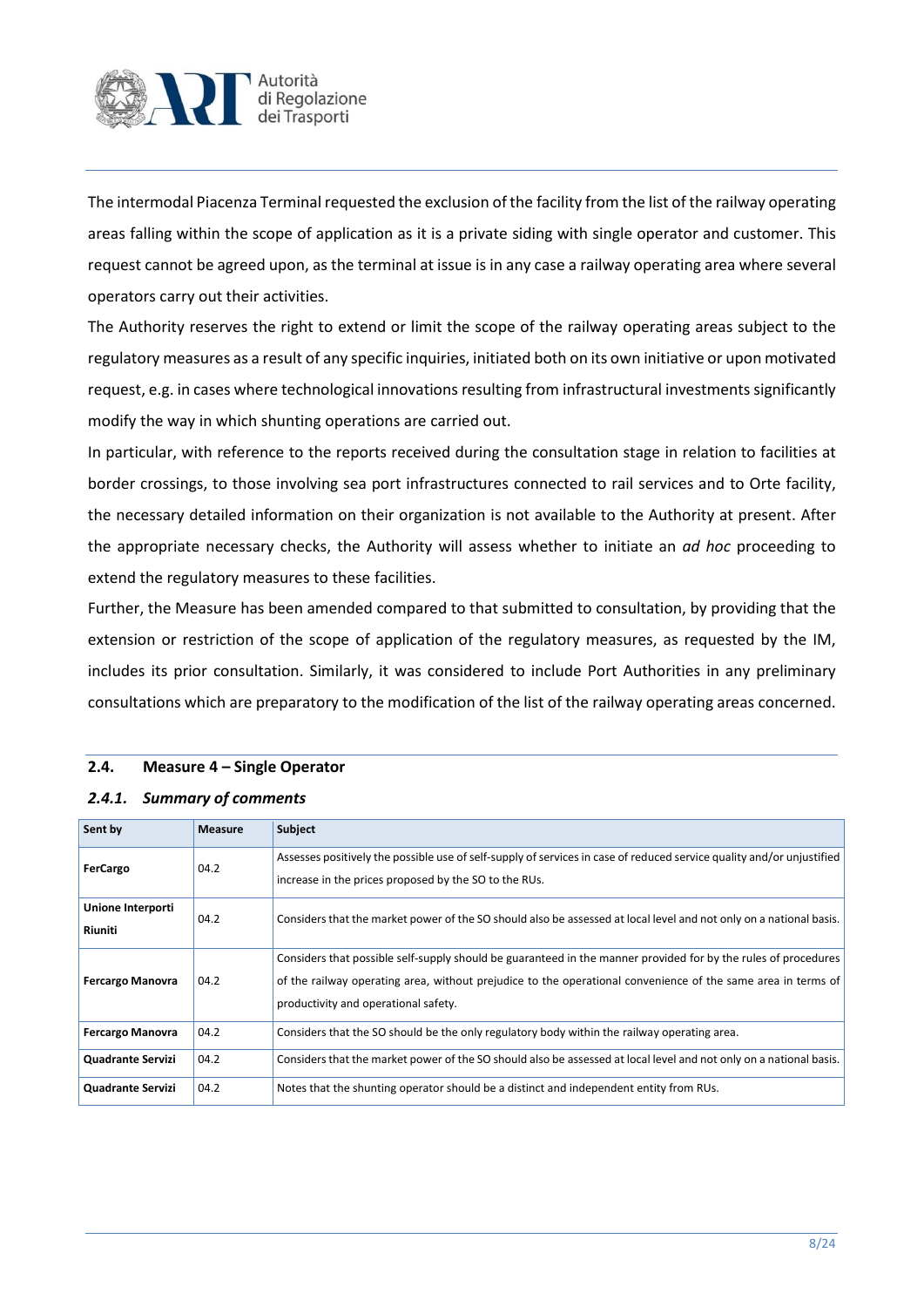

| Sent by                  | <b>Measure</b> | <b>Subject</b>                                                                                                                                                                                                                                                                                                                                                                                                                                                                                                                                                                                                                                                   |
|--------------------------|----------------|------------------------------------------------------------------------------------------------------------------------------------------------------------------------------------------------------------------------------------------------------------------------------------------------------------------------------------------------------------------------------------------------------------------------------------------------------------------------------------------------------------------------------------------------------------------------------------------------------------------------------------------------------------------|
| <b>Quadrante Servizi</b> | 04.2           | Considers that the independence of the shunting operator from railway undertakings should be safeguarded,<br>including from the point of view of the Safety Management System, by assessing whether it is advisable to adopt<br>an ad hoc certification for shunting services and by regulating the pooling procedure, which is presently widely<br>used.                                                                                                                                                                                                                                                                                                        |
| <b>RFI</b>               | 04.3           | The deadline of 31 December 2017 by which, for each railway operating area, the shunting service shall be<br>assigned to a SO, is considered not to be compatible with path planning and sale activities. Considering that the<br>new timetable period starts on 10 December 2017, it is important that the SO be appointed at least by 30<br>September 2017 so as to be able to carry out all the activities to define, allocate and contract the paths with RUs<br>in order to ensure continuity of service of the RUs without having to initially provide for a transitional<br>management of the single operator that is providing the service at that time. |
| <b>Fercargo Manovra</b>  | 04.3           | Notes that the deadline of 30 April 2017 specified under 4.3, as a consequence of that of 31 March 2017 under<br>paragraph 5.3, seems impossible to be met, should the definition of "operator of the railway area" include many<br>different entities.                                                                                                                                                                                                                                                                                                                                                                                                          |

## *2.4.2. Assessment by the Authority*

The following sentence "*In each railway component identified by Measure 3"* has been deleted from Measure 4.1., as well as the specification *"where more than one operator of the railway area is present*", which has become unnecessary after the deletion of Terminale Gallarate (Terminal Ambrogio) from the list, as the only terminal with a single operator of the railway operating area.

Measure 4.2 specifies that the Single Operator, for the railway operating areas mentioned under Measure 3.1, is identified and operates in accordance with the measurable principles and criteria identified therein (principles of transparency, equity and non-discrimination by ensuring, on the basis of measurable criteria, the maximization of production efficiency and the cost containment for users). Only the reference to the general rule on the independence criteria as referred to in Article 13 (4) and (5) of Legislative Decree no. 112/2015 was left, since the Authority considered that the proposal made by some participants in the consultation - i.e. imposing that the shunting operator is a non-RU entity - was not acceptable. Actually, the present regulatory framework, unlike what was originally provided for in Legislative Decree no. 188/2003 under article 20, does not generally require that the management of shunting operations be entrusted to non-RUs entities.

During the consultation, Fercargo has positively assessed the use of self-supply, but appears to consider it acceptable only in the case of a reduction in the quality of the service and/or unjustified increase in the prices proposed by the SO to the RUs. Further, Fercargo Manovra seems to propose that the modes of self-supply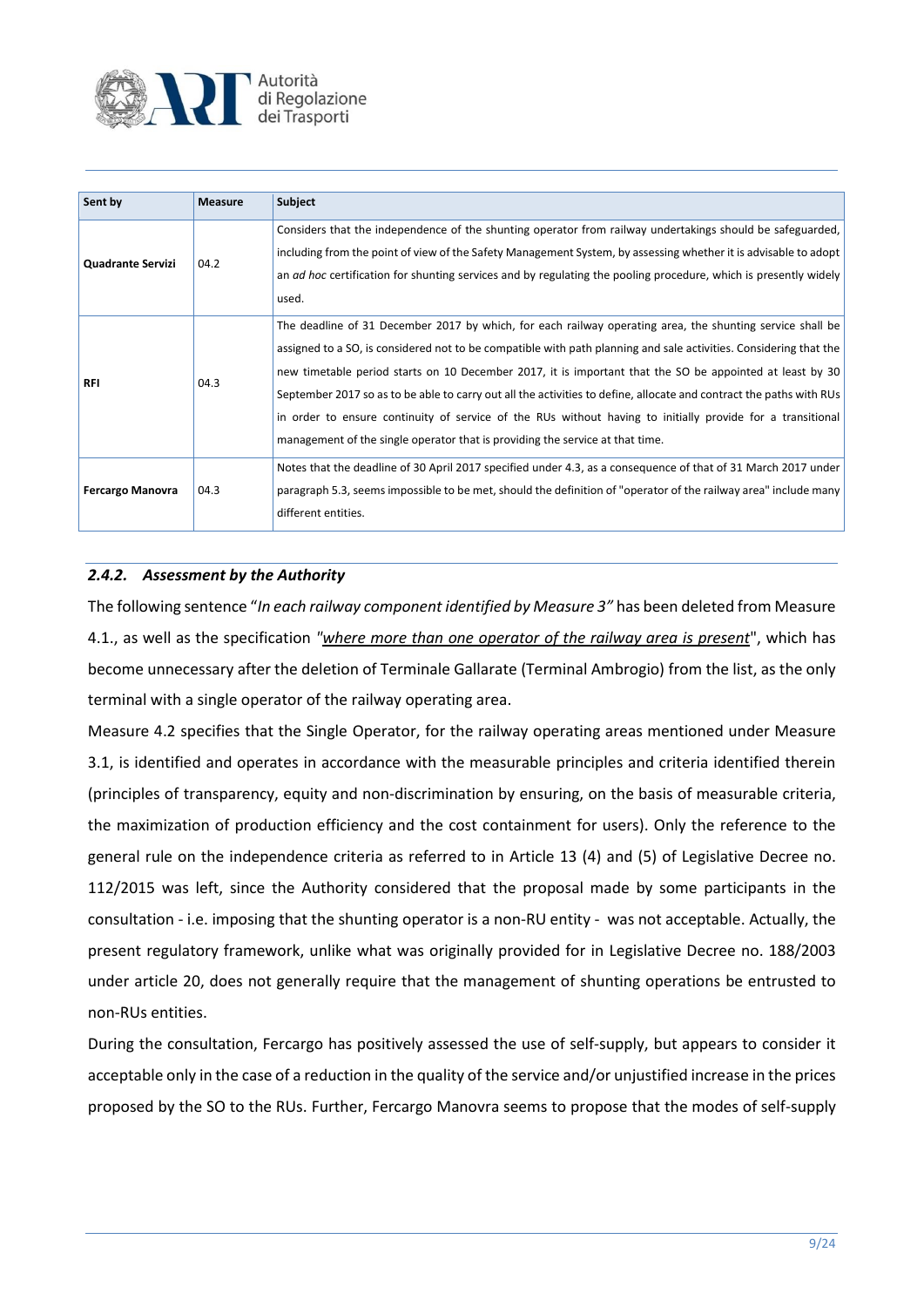

be governed by the rules of procedure of the railway operating area, for the purpose of safeguarding "the operational convenience of the railway operating area in terms of productivity and safety".

In this respect, it should first be noted that, under article 13 (2) of Legislative Decree no. 112/2015, access to "shunting facilities" shall be granted to all railway undertakings under equitable, non-discriminatory and transparent conditions. Further, the regulation of shunting services by the Authority should not point to an analytical check of the qualitative and economic conditions offered in each facility by the Single Operators and by any persons that intend to operate through self-supply. The latter should be rather considered as a signal of market self-regulation against the efficiency losses of the Single Operator and, as such, it should be allowed unconditionally, subject to safety requirements only.

Measure 4.3 on the procedure for the identification of the Single Operator and the related timeframe for implementation has been deleted from Measure 4 and included in Measure 5.

#### **2.5. Measure 5 – Criteria for the identification of the Single Operator and related obligations.**

| Sent by                                    | <b>Measure</b> | Subject                                                                                                                                                                                                                                                                                                                                                                                                                                                                                                                                                                                                                             |
|--------------------------------------------|----------------|-------------------------------------------------------------------------------------------------------------------------------------------------------------------------------------------------------------------------------------------------------------------------------------------------------------------------------------------------------------------------------------------------------------------------------------------------------------------------------------------------------------------------------------------------------------------------------------------------------------------------------------|
| Serfer (Genova)                            | 05.2           | Proposes including criteria that allow operators of the railway area to overcome any situations where the<br>absence of unanimous agreement for the definition and/or application of the rules of procedure of the railway<br>operating area could affect the performance of shunting operations. In the absence of unanimity among the<br>operators concerned, it is proposed to adopt a majority criterion that allows to overcome standstill situations,<br>including for decision-making.                                                                                                                                       |
| <b>Rail Traction</b><br><b>Company SpA</b> | 05.2           | Requests to specify that the rules of procedure of the railway operating area, which provide for the modalities<br>to identify the SO, as specified in measure 5.4, are shared with the RUs involved in the relevant railway operating<br>area.                                                                                                                                                                                                                                                                                                                                                                                     |
| FerCargo                                   | 05.2           | Requests to regulate greater participation and involvement of RUs in the selection process of the SO through the<br>rules of procedure of the railway operating area.                                                                                                                                                                                                                                                                                                                                                                                                                                                               |
| Unione Interporti<br>Riuniti               | 05.2           | Requests to specify whether the "rules of procedures of the railway operating area", as the guidelines for the<br>SO, should also be signed by RUs and MTOs operating in the area.                                                                                                                                                                                                                                                                                                                                                                                                                                                  |
| <b>RFI</b>                                 | 05.2           | Suggests introducing a principle into the "Rules of procedure of shunting operations in the railway operating<br>area" that could assist in case the stakeholders concerned with a specific facility do not unanimously agree on<br>the identification of organisational, decision-making, information and planning choices. In particular, it is<br>considered that, in the event of non-agreement on the appointment of the SO, the latter should be identified<br>among the operators of the railway operating area on the basis of the criterion of the higher volumes achieved<br>(number of operated trains/managed traffic). |
| <b>Fercargo Manovra</b>                    | 05.2           | Considers that the identification of the SO should involve all stakeholders of the railway operating area which<br>are concerned with the shunting service.                                                                                                                                                                                                                                                                                                                                                                                                                                                                         |

#### *2.5.1. Summary of comments*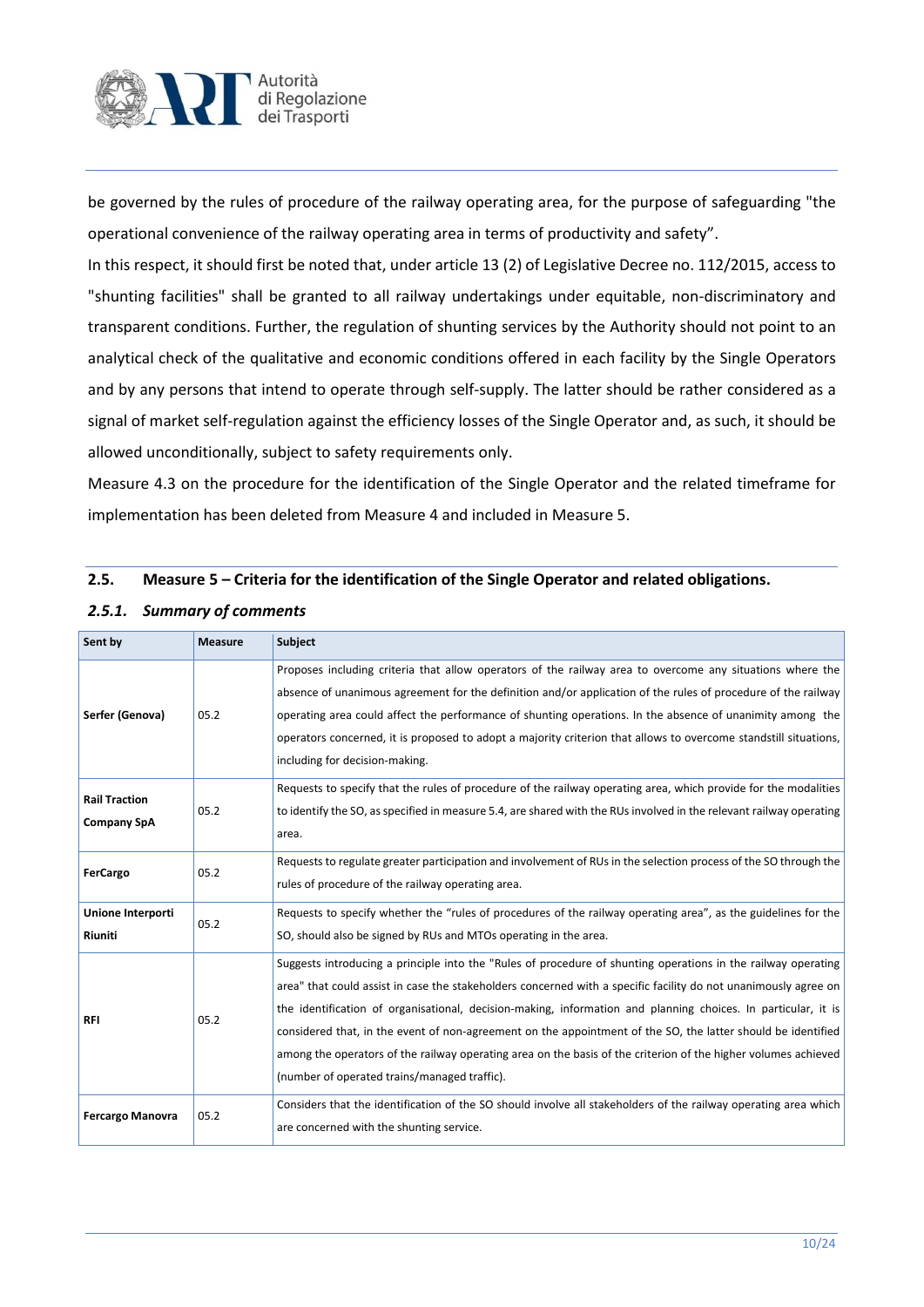

| Sent by                                 | <b>Measure</b> | Subject                                                                                                                                                                                                                                                                                                                                                                                                                                                                                                                                                                                                                                                                                                                                                                                                                                                                                                                                                                                                                                                                                                              |
|-----------------------------------------|----------------|----------------------------------------------------------------------------------------------------------------------------------------------------------------------------------------------------------------------------------------------------------------------------------------------------------------------------------------------------------------------------------------------------------------------------------------------------------------------------------------------------------------------------------------------------------------------------------------------------------------------------------------------------------------------------------------------------------------------------------------------------------------------------------------------------------------------------------------------------------------------------------------------------------------------------------------------------------------------------------------------------------------------------------------------------------------------------------------------------------------------|
| <b>Fercargo Manovra</b>                 | 05.2           | Considers that the "rules of procedure of shunting operations in the railway operating area" should provide for<br>references to already operating documents in the national railway system (M47, Siding Connection File, M53,<br>etc.)                                                                                                                                                                                                                                                                                                                                                                                                                                                                                                                                                                                                                                                                                                                                                                                                                                                                              |
| <b>Fercargo Manovra</b>                 | 05.2           | Considers that the SO should be involved as a technical party in drafting the rules of procedure of shunting<br>services in the railway operating area.                                                                                                                                                                                                                                                                                                                                                                                                                                                                                                                                                                                                                                                                                                                                                                                                                                                                                                                                                              |
| Captrain                                | 05.2           | Requests to regulate greater participation and involvement of RUs in the selection process of the SO through the<br>rules of procedure of the railway operating area and give maximum emphasis to the processes for adoption and<br>revision/amendment of the rules of procedure thereof. In this respect, a procedure for the adoption of the rules<br>of procedures could be provided: the operators of the railway area, based on transparent and non-discriminatory<br>procedures, could define a proposal for the rules of procedure of the railway operating area. The proposal would<br>be submitted, within 7 days, by the operators of the railway area to ART that would launch a public consultation<br>thereupon, to be completed within a reasonably short time (2-3 months). Taking into account the comments<br>submitted by RUs and RFI, and any remarks by the operators, ART would require modifications and additions to<br>the initial proposal of the rules of procedure, which, as modified and supplemented as the case may be, would<br>enter into force with a formal decision made by ART. |
| Quadrante Servizi                       | 05.2           | Requests to define on the basis of which criteria (representativeness, majority) the pool of operators of the<br>railway operating area takes decisions on shunting and on the relevant Single Operator.                                                                                                                                                                                                                                                                                                                                                                                                                                                                                                                                                                                                                                                                                                                                                                                                                                                                                                             |
| Quadrante Servizi                       | 05.2           | Requests to specify whether the rules of procedure should be signed also by RUs and multimodal operators in<br>the railway operating area.                                                                                                                                                                                                                                                                                                                                                                                                                                                                                                                                                                                                                                                                                                                                                                                                                                                                                                                                                                           |
| Quadrante Servizi                       | 05.2           | Requests to clarify the role of RUs in drafting the rules of procedure, as well as their qualification as operators of<br>the railway operating area.                                                                                                                                                                                                                                                                                                                                                                                                                                                                                                                                                                                                                                                                                                                                                                                                                                                                                                                                                                |
| RFI                                     | 05.3           | It is not clear who should be promoting the preliminary activities which are necessary for issuing the "rules of<br>procedures of shunting operations in the railway area", nor how and since when should these activities be<br>promoted, given the number of operators involved.                                                                                                                                                                                                                                                                                                                                                                                                                                                                                                                                                                                                                                                                                                                                                                                                                                   |
| <b>FerCargo</b>                         | 05.4 b         | Suggests giving maximum emphasis to the processes of adoption and revision/amendment of the rules of<br>procedure of the railway operating area. RUs are the purchasers of the services covered by the regulatory<br>measure and their participation in the definition of the rules of procedure will serve to enhance the key role<br>played by shunting operations in the competitiveness of the railway service market.                                                                                                                                                                                                                                                                                                                                                                                                                                                                                                                                                                                                                                                                                           |
| <b>Fercargo Manovra</b>                 | 05.4 b         | Considers that the rules of procedures of the railway operating area should provide for periodic fixed-term<br>updates as a result of the entry of new operators and of legislative developments.                                                                                                                                                                                                                                                                                                                                                                                                                                                                                                                                                                                                                                                                                                                                                                                                                                                                                                                    |
| Captrain                                | 05.4 b         | Considers that for substantive changes to the rules of procedure, RUs should be entitled to submit comments in<br>the framework of a public consultation launched by ART, as a result of which the rules of procedure may be in<br>case supplemented or amended.                                                                                                                                                                                                                                                                                                                                                                                                                                                                                                                                                                                                                                                                                                                                                                                                                                                     |
| <b>Terminal Piacenza</b><br>Intermodale | 05.4 c         | Considers that the identification of the person representing the railway operators should be made on the basis<br>of a free-of-charge assignment.                                                                                                                                                                                                                                                                                                                                                                                                                                                                                                                                                                                                                                                                                                                                                                                                                                                                                                                                                                    |
| Serfer (Genova)                         | 05.4 c         | In case of non-agreement on the rules of procedure or on the award of shunting operations to an operator of<br>the railway area, the procedures for award of the service should be defined by an awarding entity which is<br>identified among the operators based on the "prevalence criterion" (volumes of activity, turnover, etc.).                                                                                                                                                                                                                                                                                                                                                                                                                                                                                                                                                                                                                                                                                                                                                                               |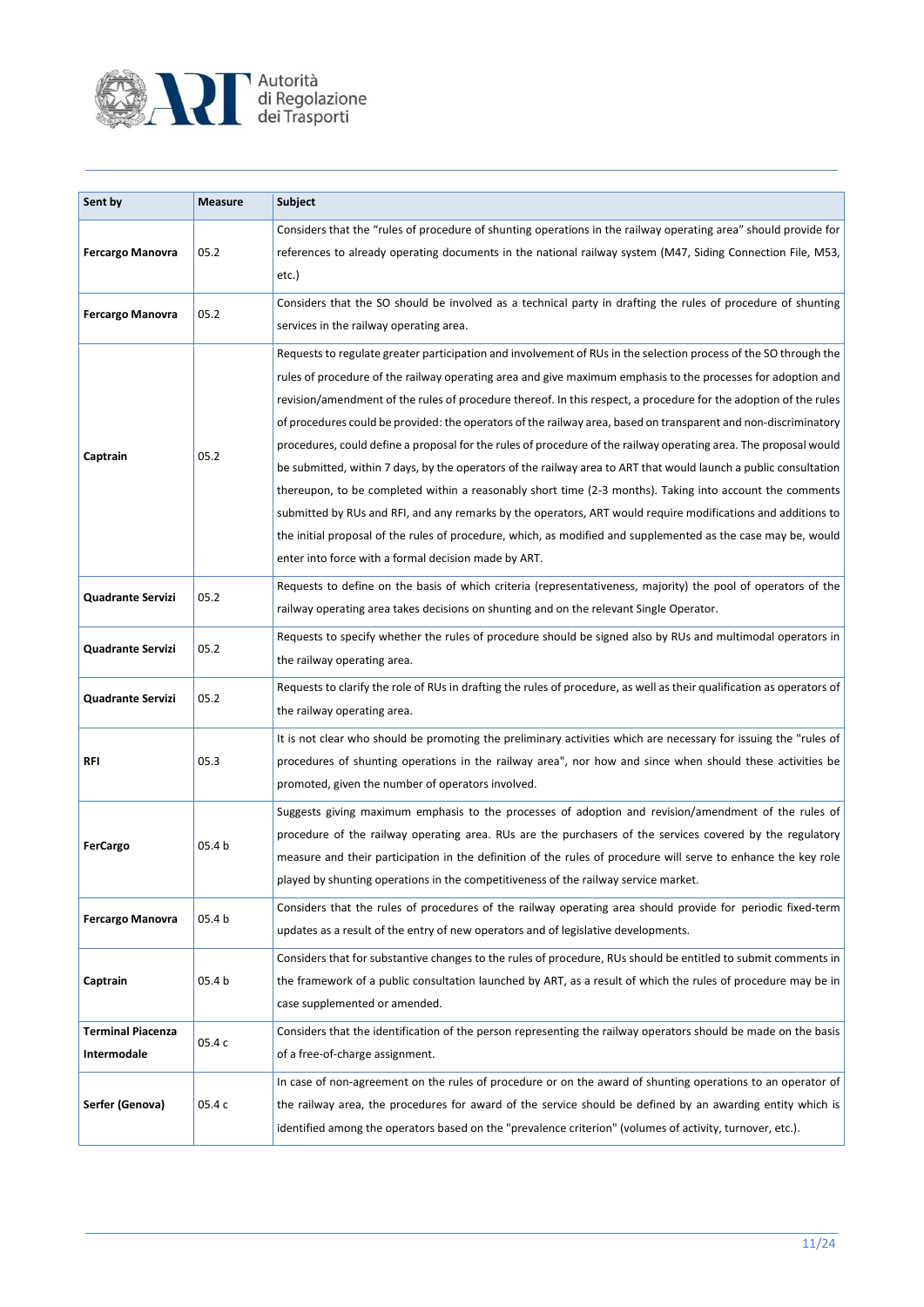

| Sent by                                 | <b>Measure</b> | Subject                                                                                                                                                                                                                                                                                                                                                                                                                                                                                                                                                     |
|-----------------------------------------|----------------|-------------------------------------------------------------------------------------------------------------------------------------------------------------------------------------------------------------------------------------------------------------------------------------------------------------------------------------------------------------------------------------------------------------------------------------------------------------------------------------------------------------------------------------------------------------|
| <b>FerCargo</b>                         | 05.4 c         | Considers that the identification of the person representing the operators of the railway area should be made<br>on the basis of a free-of-charge assignment.                                                                                                                                                                                                                                                                                                                                                                                               |
| RFI                                     | 05.4 c         | Calls for an ART statement on the compatibility - as for railway operating areas falling within the scope of<br>application only - of the management body described in the DICCs with the Single Operator model. Without any<br>clarification, there may be critical cases where the designation of the Management Bodies operates under<br>contracts with a longer term than the horizon set by the draft regulatory measures referred to in Annex A to<br>Decision no. 133/2016, which provides for the identification of the SO by the end of next year. |
| <b>AssoFer</b>                          | 05.4 c         | Considers that the identification of the person representing the railway operators should be made on the basis<br>of a free-of-charge assignment.                                                                                                                                                                                                                                                                                                                                                                                                           |
| <b>Fercargo Manovra</b>                 | 05.4 c         | Requests to take into account the measures of the IM for identifying the person representing the operators of<br>the railway area.                                                                                                                                                                                                                                                                                                                                                                                                                          |
| Captrain                                | 05.4 c         | Considers that the person identified in the rules of procedure should be the sole representative of the operators<br>of the railway area, including in the relations with the RUs.                                                                                                                                                                                                                                                                                                                                                                          |
| <b>Quadrante Servizi</b>                | 05.4 c         | Requests to specify whether the person representing the operators of the railway area (Measure 5.4 c) can be<br>the Single Operator itself.                                                                                                                                                                                                                                                                                                                                                                                                                 |
| <b>Terminal Piacenza</b><br>Intermodale | 05.4 d         | Suggests removing the public tender obligation for private sidings and keep it only for wholly public sidings.                                                                                                                                                                                                                                                                                                                                                                                                                                              |
| Serfer (Genova)                         | 05.4 d         | For the management of specified investment projects, aimed at the development and revitalisation of the railway<br>operating area, the identification of the SO should be carried out by awarding the shunting operations to third<br>parties (other than the operators of the railway area) who commit to the realization of these investment projects<br>(also in the form of association) by assuming part of the related risk.                                                                                                                          |
| Unione Interporti<br>Riuniti            | 05.4 d         | Requests to specify whether the services may be awarded to one or more operators of the railway area (including<br>where pooled under a network contract).                                                                                                                                                                                                                                                                                                                                                                                                  |
| Unione Interporti<br>Riuniti            | 05.4 d         | Requests to specify whether the SO, which is attributed marketing functions, may carry out the operation of<br>shunting activities based on standard network contracts in which the activities are carried out by an operator of<br>the railway area which is part of the network.                                                                                                                                                                                                                                                                          |
| Unione Interporti<br>Riuniti            | 05.4 d         | Considers as a factor of competitiveness that the railway operator, or the third party, be chosen in accordance<br>with its capacity of ensuring and promoting operational synergy in the management of service facilities or<br>connections, including for the purpose of fulfilling the new approach of Regulation (EU) No 913/2010.                                                                                                                                                                                                                      |
| <b>RFI</b>                              | 05.4 d         | Apparently, under letter d) the adoption of selection procedures for the identification of the SO is provided for<br>only in the case of award to a third party, other than the operators of the railway area, while under 2.2.2 of the<br>Explanatory Report such requirement would also be applied in case of choice of the SO among the operators of<br>the railway area.                                                                                                                                                                                |
| <b>AssoFer</b>                          | 05.4 d         | Considers that the award may be made to one or more operators of the railway area - including where pooled<br>under a network contract - so that the SO may operate the shunting services based on standard network<br>contracts where the activities are carried out by an operator of the railway area which is part of its network.                                                                                                                                                                                                                      |
| <b>AssoFer</b>                          | 05.4 d         | Requests to allow the SO to operate shunting services based on standard network contracts where activities are<br>carried out by an operator of the railway area which is part of its network.                                                                                                                                                                                                                                                                                                                                                              |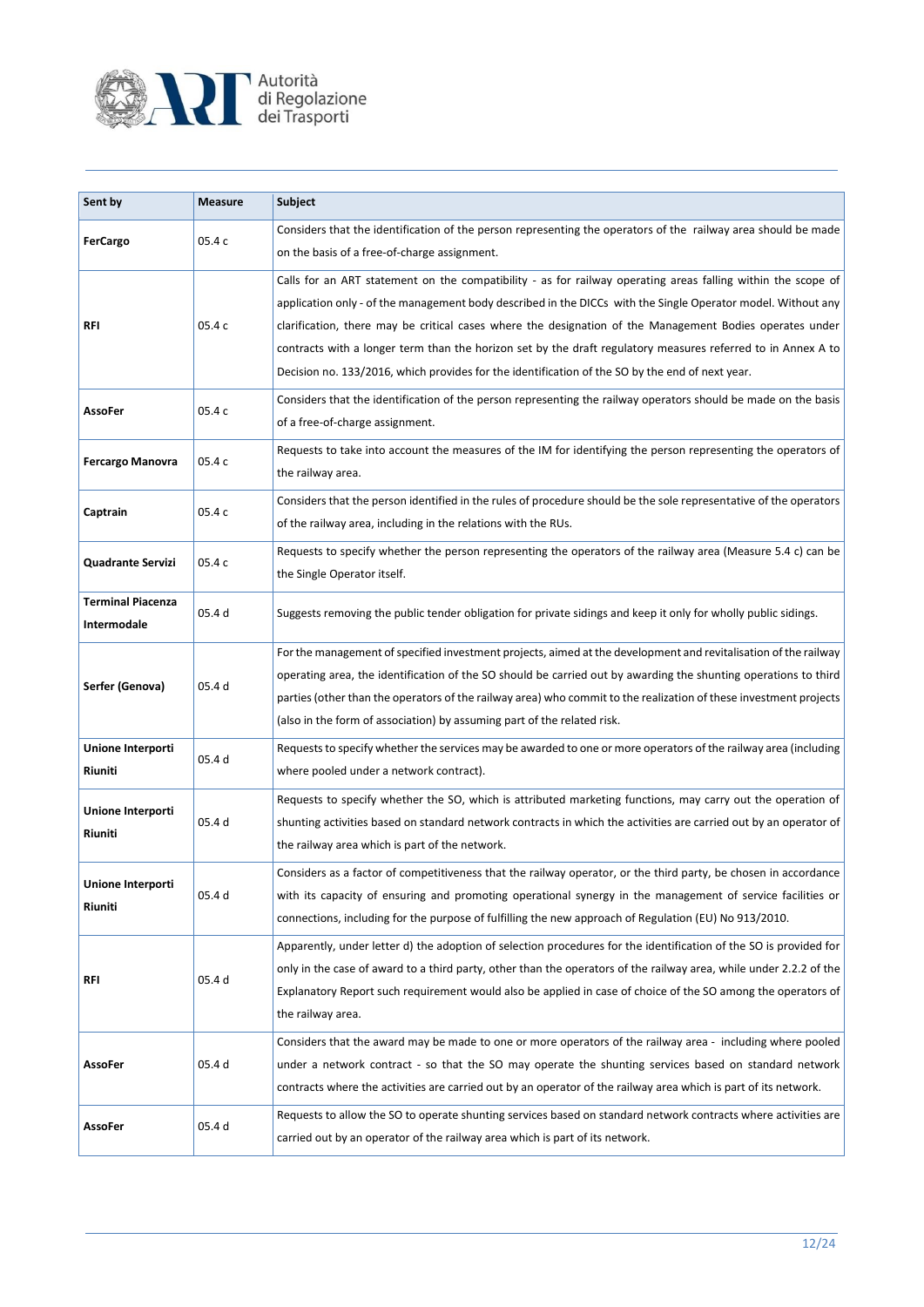

| Sent by                          | <b>Measure</b> | Subject                                                                                                                                                                                                                                                                                                                   |
|----------------------------------|----------------|---------------------------------------------------------------------------------------------------------------------------------------------------------------------------------------------------------------------------------------------------------------------------------------------------------------------------|
| <b>Fercargo Manovra</b>          | 05.4 d         | Indicates to identify a legal form of pooling, similar to the consortium (including by using the network contract -<br>the legal basis being Law No 33 of 9 April 2009), for the identification of the Single Operator, where it is chosen<br>among the operators of the railway area.                                    |
| <b>DB Rail</b>                   | 05.4 d         | Suggests that among the criteria for identifying the SO, preference should be given to applicants that operate<br>independently without subcontracting shunting operations or referring the certification of its own staff and/or<br>means to a railway company, thus creating potential limitations to its independence. |
| Captrain                         | 05.4 d         | When identifying the SO, in order to ensure impartiality in the access to shunting operations, for the sake of a<br>correct competition among undertakings, the function of the SO should not be assumed directly by a railway<br>undertaking.                                                                            |
| Captrain                         | 05.4 d         | Considers that the rules of procedure of the railway operating area should allow for the assignment of the SO<br>function to an operator of the railway area only where it has not been possible to carry out a competitive<br>selection procedure for lack of expression of interest by third parties.                   |
| Captrain                         | 05.4 d         | Considers that, where the conditions for carrying out an open selection procedure are not satisfied by the<br>operators, the Single Operator function should be entrusted with only one operator of the railway area (and not,<br>as proposed in the draft regulatory measures, even to more than one).                   |
| Captrain                         | 05.4 d         | Trusts that, prior to the competitive procedure for selecting the operator which will perform the functions of SO,<br>operators of the railway area should be required to consult RUs, especially those who usually use shunting<br>operations.                                                                           |
| Captrain                         | 05.4 d         | Requests to provide for an obligation for operators of the railway area to give adequate and prior publicity and<br>information on the launch of the SO selection procedure in each railway operating area.                                                                                                               |
| <b>Quadrante Servizi</b>         | 05.4 d         | Requests to clarify whether the network contract tool (the legal basis being Law no. 33 of 9 April 2009) may be<br>the key to fulfil not only the regulatory measures, but also to define the scope of activity of the railway operating<br>area and identify the operators thereof.                                      |
| Quadrante Servizi                | 05.4 d         | Requests to clarify whether the Single Operator should be chosen among the operators of the railway area.                                                                                                                                                                                                                 |
| <b>Quadrante Servizi</b>         | 05.4 d         | Requests to specify whether, based on Measure 5.3 d, a scenario involving two Single Operators would be<br>possible.                                                                                                                                                                                                      |
| Quadrante Servizi                | 05.4 e         | Requests to specify the role of the owners of siding-connected facilities in the definition of the rules of procedure<br>and in the identification of the Single Operator of shunting services, as well as in the definition of the obligation<br>to ensure access to any facilities by the Single Operator.              |
| Quadrante Servizi                | 05.4 f         | Requests to specify the relationship between the qualification of an essential asset attributed to the locomotives<br>made available by RFI and the need to adapt such means to the latest safety standards.                                                                                                              |
| Terminal Piacenza<br>Intermodale | 05.4 i         | The SO should provide a suitable guarantee of economic reliability/financial security.                                                                                                                                                                                                                                    |
| <b>FerCargo</b>                  | 05.4 i         | Considers that the SO should provide a suitable guarantee of economic reliability and financial security.                                                                                                                                                                                                                 |
| AssoFer                          | 05.4 i         | Requests that the SO provides a suitable guarantee of economic reliability/financial security.                                                                                                                                                                                                                            |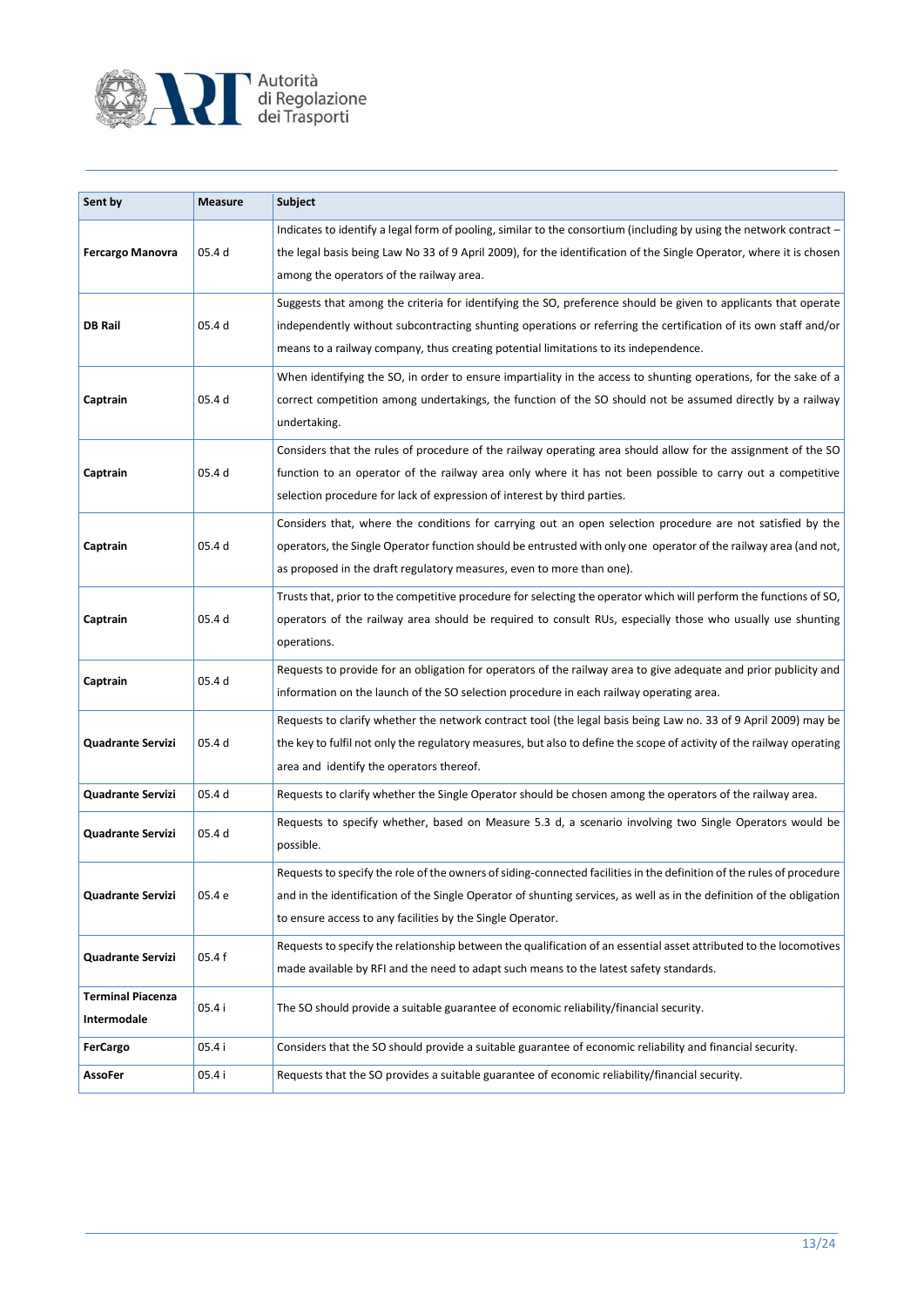

## *2.5.2. Assessment by the Authority*

With reference to Measure 5.2, some of the comments related to the concern that in the decision-making stage it is not possible to establish a criterion of adequate representativeness among the operators, or in any case it is not possible to reach unanimous agreement on the identification of the Single Operator and of the "Rules of procedure of shunting operations in the railway operating area"(*Regolamento Comprensoriale della Manovra Ferroviaria*, hereinafter: ReCoMaF).

With reference to this issue, in order to promote convergence of decision-making by operators of the railway area, Measure 5.2 has been amended by providing that, in case of non-agreement, representativeness is defined on the basis of the double majority criterion, whereby a decision is made with a favourable vote of more than 50% of the operators who account for more than 75% of the freight traffic arriving and departing from the railway operating area in the previous year.

It was further considered appropriate to ensure the involvement of the concerned RUs through a consultation on ReCoMaF before its final approval, the deadline of which was therefore postponed until 31 May 2017, and the following transmission to the Authority.

Should it be not possible to achieve sufficient convergence to approve the ReCoMaF with the majorities required, it has been clarified that in this case the Single Operator scheme will be laid aside, while other persons, too, will be allowed to carry out the operations, both self-shunting and provided by third parties. This provision fits in with the fact that in any case the Single Operator scheme implies a restriction of competition and, as such, it should be at least justified by a broad consensus among the operators involved in the identification of the SO and on the main methods of planning and performing the service.

For the purpose of promoting the drafting of ReCoMaF by operators of the railway area, the operator with the highest share of inbound and outbound freight traffic has been identified as the party responsible for taking the lead. The same person shall have to attend to the consultation procedure with the RUs.

While accepting the request for institutionalizing the ReCoMaF review process, promoted by a number of stakeholders, Measure 5.7 provides that any modification of ReCoMaF follows the procedure outlined in measures 5.3, 5.4 and 5.5.

With reference to the minimum content of ReCoMaF (former Measure 5.4, now Measure 5.8), the role of the person representing the operators of the railway area was clarified in the first place. The identification of this person is functional to the management of the selection procedure for awarding the service to a third party, so there is no need to identify such person if it is opted for awarding the service to one of the operators of the railway area or to a pooling thereof. The proposal by some stakeholders to entrust the above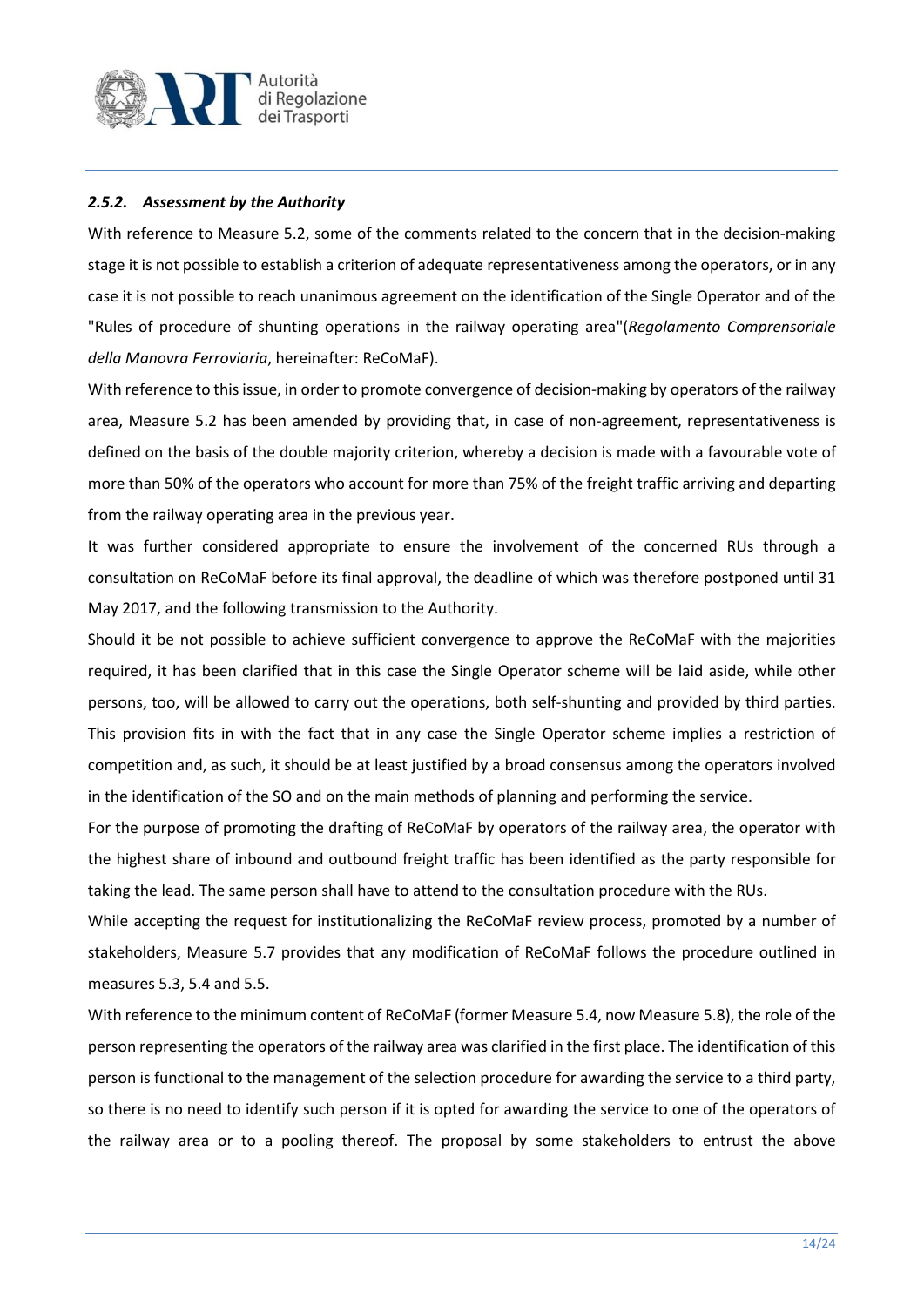

representative with a free-of-charge mandate is not considered acceptable, since some of the activities carried out by this person on behalf of the operators of the railway area (e.g. organisation of the tender to entrust the mandate of Single Operator) may certainly imply economic burdens. In case of a railway operating area including maritime port infrastructures, the above representative may only be the Port Authority, having regard to the provisions of Law no. 84/1994, art. 6 (10), as amended.

In case of awarding by the Single Operator of the sole shunting operation to one or more operators, taking into account the considerations under paragraph 2.2.2 above, it is specified that the procedures for such awarding shall comply with the principles and criteria set out in Measure 4.1.

In relation to the request by some participants in the consultation to clarify the relationship between the regulatory measures under consideration and the "*Provisions, Instructions and Contractual Clauses for the Construction and Operation of Siding Connections with Commercial, Industrial and Similar Establishments*" (DICCs) issued by RFI, it is worth pointing out that the functions of the entity representing the operators of the railway area, as outlined above, may only partially overlap with those of the Single Operator referred to in Article 31 of DICCs, of course without prejudice to the possibility that in specific cases the two roles can be combined in the same entity.

As for the case where the role of the Single Operator is played by several operators of the railway area, some examples of legal institutes have been mentioned that may be used to formalise their collaboration relationship, drawing on recurring cases such as the network contract pursuant to Law no. 33/2009.

Again, with respect to the procedures to identify the Single Operator, RFI asked to clarify why the adoption of selection procedures for such identification is provided for only when it is assumed that the service is awarded to a third party, other than the operators of the railway area, while under 2.2.2 of the Explanatory Report attached to Decision no. 133/2016, such requirement would seem to apply even for the choice of the SO among the operators themselves. In this regard, it should be pointed out that, even when the SO is identified among the operators of the railway area, a comparative assessment of production efficiency and cost of the service cannot be disregarded, as is apparent from the reference to the "compliance with the measurable criteria referred to in Measure 4.1" (the misprint contained in the draft regulation submitted to consultation which referred to Measure 5.1 has been corrected). The award to a third party, however, requires a greater presence of standard procedures for the a.m. comparative assessment; this is why the term "selection procedure" has been used only in this case.

The deadline for the conclusion of the procedure for identification of the Single Operator and the assignment of the shunting operation thereto, which was previously referred to under measure 4.3, has been now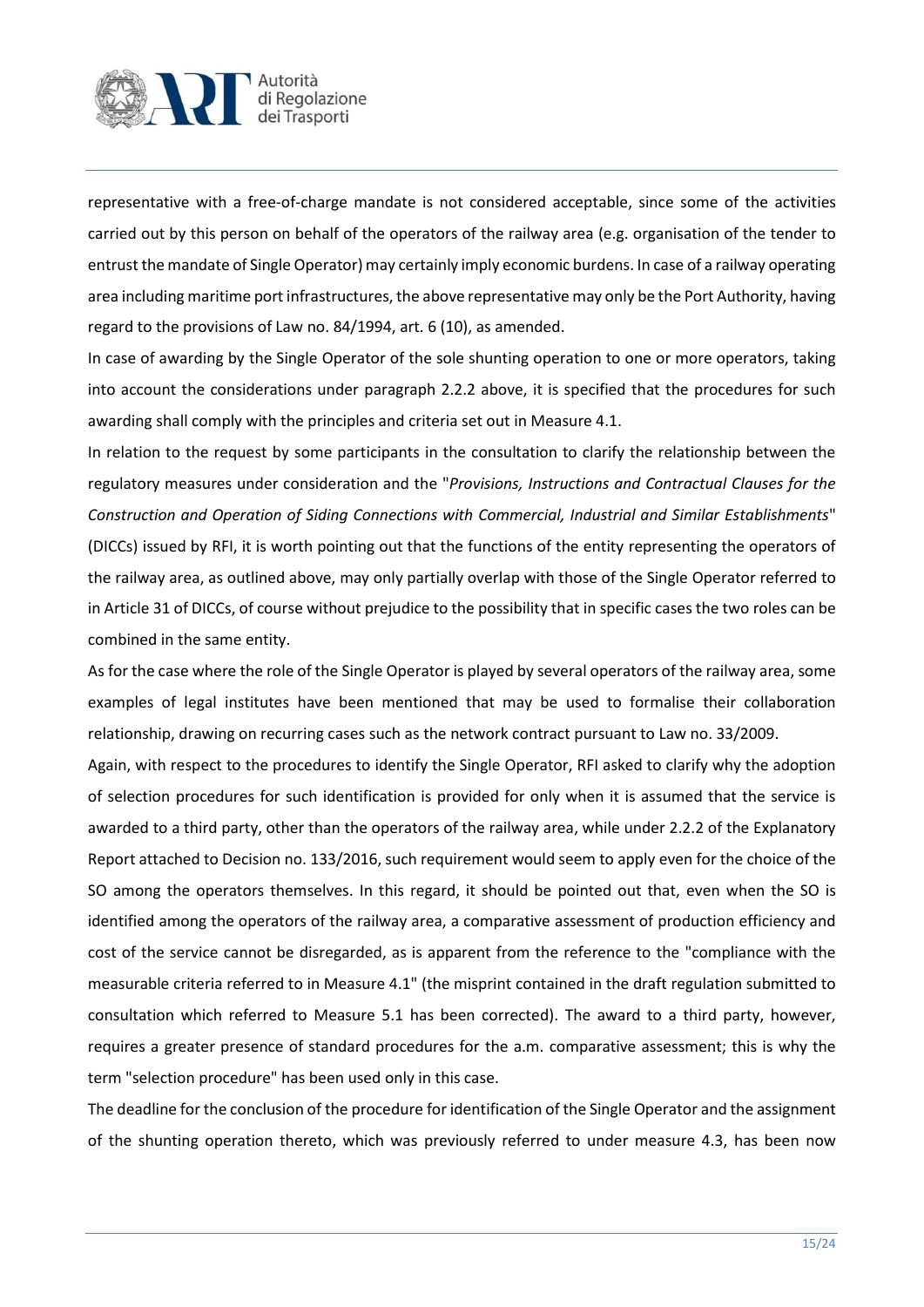

included in the mandatory content of ReCoMaF. With reference to RFI's proposal to anticipate the deadline for the allocation of the shunting operation to the Single Operator by 30 September 2017, it is noted that, due to the deadline for the completion of ReCoMaF, it is necessary to provide for a period of at least six months for carrying out the selection procedures of the Single Operator.

With reference to the deadline set for the identification of the Single Operator, it has been clarified with respect to the observations submitted by Venice Port Authority and RFI on the possible impact on the existing awarding contracts, that these contracts shall remain unaffected until their natural expiry.

#### **SECTION II – Implementing steps**

#### **2.6. Measure 6 – Allocation of shunting locomotives owned by RFI**

#### *2.6.1 Summary of comments*

| Sent by                                                                                  | <b>Measure</b>             | Subject                                                                                                                                                                                                                                                                                                                        |
|------------------------------------------------------------------------------------------|----------------------------|--------------------------------------------------------------------------------------------------------------------------------------------------------------------------------------------------------------------------------------------------------------------------------------------------------------------------------|
| Dinazzano Po (Single<br>Operator Ravenna in a<br>temporary association<br>with Serfer) - | 06 Section<br>Ш            | Suggests regulating the procedures for any take-over by a new operator upon termination of the awarded service<br>by providing for a takeover/redemption obligation so as to ensure the recovery of realized and non-amortized<br>cost of the rolling stock purchased by the previous operator.                                |
| Dinazzano Po (Single<br>Operator Ravenna in a<br>temporary association<br>with Serfer) - | 06 Section<br>Ш.           | Suggests that the infrastructure manager should make available deposits and premises to be used by the SO for<br>its organisational needs (locomotive depots, locker rooms, etc.) and to fulfil the obligations associated with the<br>working relationships with employees.                                                   |
| AssoFer                                                                                  | 06 Section<br>Ш            | Considers of strategic interest to clearly identify the maintenance area, be it predictive, preventive or corrective<br>on account of the critical issues in the functionality and conformity of rolling stock.                                                                                                                |
| <b>Quadrante Servizi</b>                                                                 | 06 Section<br>$\mathbf{I}$ | Requests to define the role of the SO in the implementation of the so-called "ancillary shunting", which can be<br>requested by MTOs or rail siding owners.                                                                                                                                                                    |
| <b>Terminal Piacenza</b><br>Intermodale                                                  | 06.1                       | Requests to add the possibility to assign RFI's shunting locomotives also for hire (at competitive prices), in case<br>with a repurchase agreement.                                                                                                                                                                            |
| <b>FerCargo</b>                                                                          | 06.1                       | Requests to add the possibility to assign RFI's shunting locomotives also for hire (at competitive prices), in case<br>with a repurchase agreement.                                                                                                                                                                            |
| FerCargo                                                                                 | 06.1                       | Considers that, in case of transfer of shunting locomotives, RFI should ensure to the SO full and non-<br>discriminatory access to any documents which are necessary for administrative and safety purposes and to spare<br>parts, so that the SO may have adequate assistance from RFI for maintenance and repair activities. |
| FerCargo                                                                                 | 06.1                       | Considers that adequate documentation and spare parts should be made available in case of leasing, while the<br>fees for recovering the costs incurred for locomotive adaptation by RFI may include legal interest distributed<br>over 10 years.                                                                               |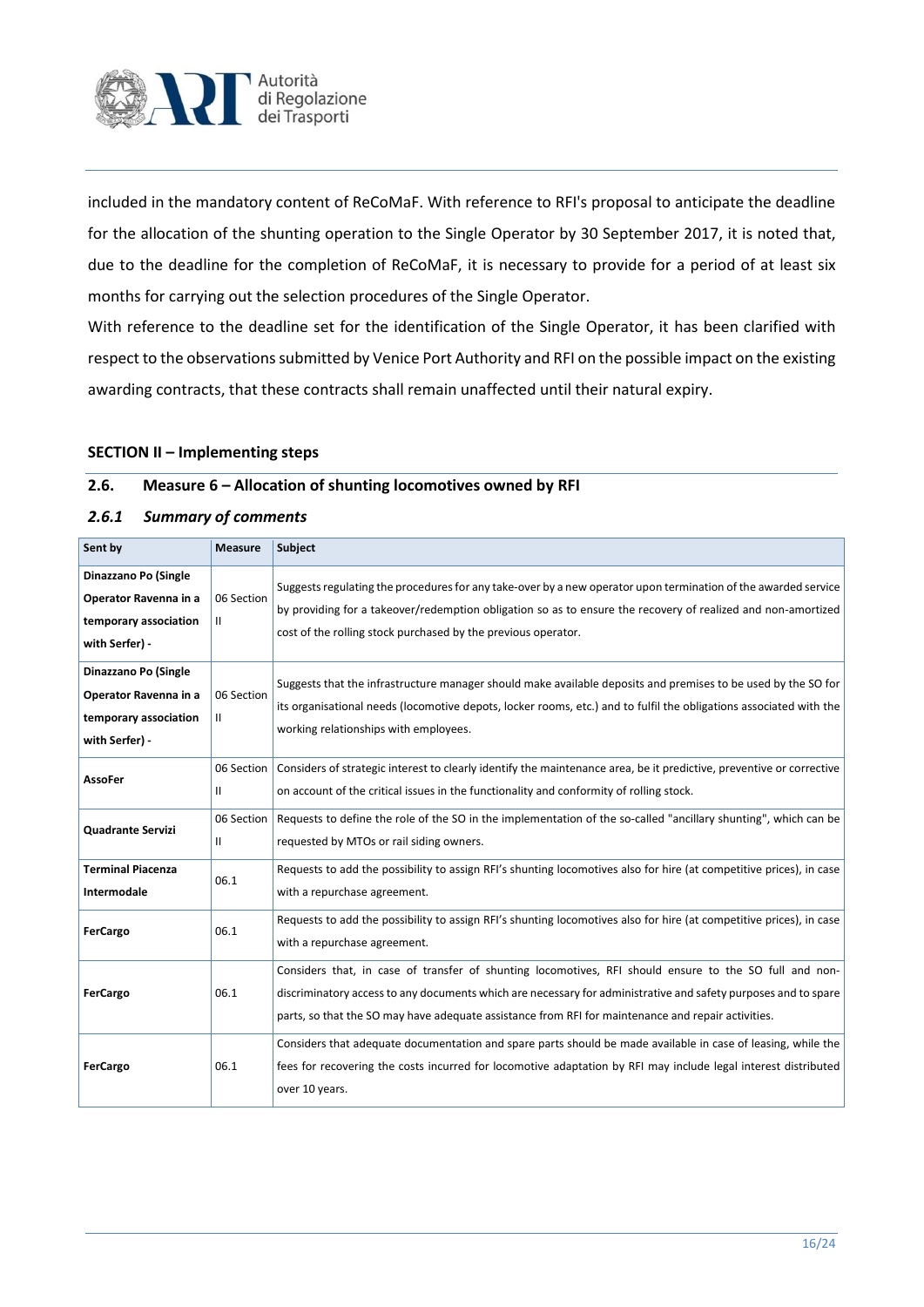

| Sent by                      | <b>Measure</b> | <b>Subject</b>                                                                                                                                                                                                                                                                                                                                                                                                                                                                                          |
|------------------------------|----------------|---------------------------------------------------------------------------------------------------------------------------------------------------------------------------------------------------------------------------------------------------------------------------------------------------------------------------------------------------------------------------------------------------------------------------------------------------------------------------------------------------------|
| FerCargo                     | 06.1           | Highlights the need for ensuring continuity of shunting operations, given the complexity and high costs for<br>operators to adapt safety systems (ANSF <sup>1</sup> Decree no. 1/2015, system adaptation by 1 January 2018) concerning<br>locomotives in use and to be assigned (ANSF extension?).                                                                                                                                                                                                      |
| <b>AssoFer</b>               | 06.1           | Requests to add the possibility to assign RFI's shunting locomotives also for hire (at competitive prices), in case<br>with a repurchase agreement.                                                                                                                                                                                                                                                                                                                                                     |
| Captrain                     | 06.1           | Requests that, in case of transfer of shunting locomotives, RFI ensures to the SO full and non-discriminatory<br>access to any documents which are necessary for administrative and safety purposes and to spare parts.                                                                                                                                                                                                                                                                                 |
| Captrain                     | 06.1           | In case of leased shunting locomotives, considers that RFI should ensure to the SO full and non-discriminatory<br>access to any documents which are necessary for administrative and safety purposes and to spare parts, as well<br>as adequate assistance for maintenance and repair activities. Rental fees will allow RFI to recover the costs<br>incurred for locomotive adaptation exclusively through the application of a mark-up equal to the legal interest<br>rate distributed over 10 years. |
| Unione Interporti<br>Riuniti | 06.1 c         | Requests a specification of the take-over clause.                                                                                                                                                                                                                                                                                                                                                                                                                                                       |
| <b>Quadrante Servizi</b>     | 06.1 c         | With reference to paragraph c of Measure 6, requests to specify what is meant by "take-over clause".                                                                                                                                                                                                                                                                                                                                                                                                    |

## *2.6.2 Assessment by the Authority*

For a better specification of the "takeover clause", as requested by some participants in the consultation, it was clarified that this provision subordinates the transfer of ownership of the locomotives to the payment of an amount that allows the recovery of the investments made and not yet amortised by the person taking over at the end of the contract.

With reference to the proposal made by some participants in the consultation to provide for additional contractual terms such as leasing with a repurchase agreement, it was considered it unnecessary to amend the wording of the Measure as it already allows RFI to adopt arrangements for allocating locomotives other than those described, if they are considered to be more efficient.

Finally, a deadline was introduced for RFI's communication of the arrangements for allocating locomotives and their timing. This deadline was coordinated with that provided for by Measure 5 for the definition of ReCoMaF.

**<sup>.</sup>** <sup>1</sup> Agenzia Nazionale per la Sicurezza delle Ferrovie (ANSF) is the Italian National Railways Safety Agency (TN).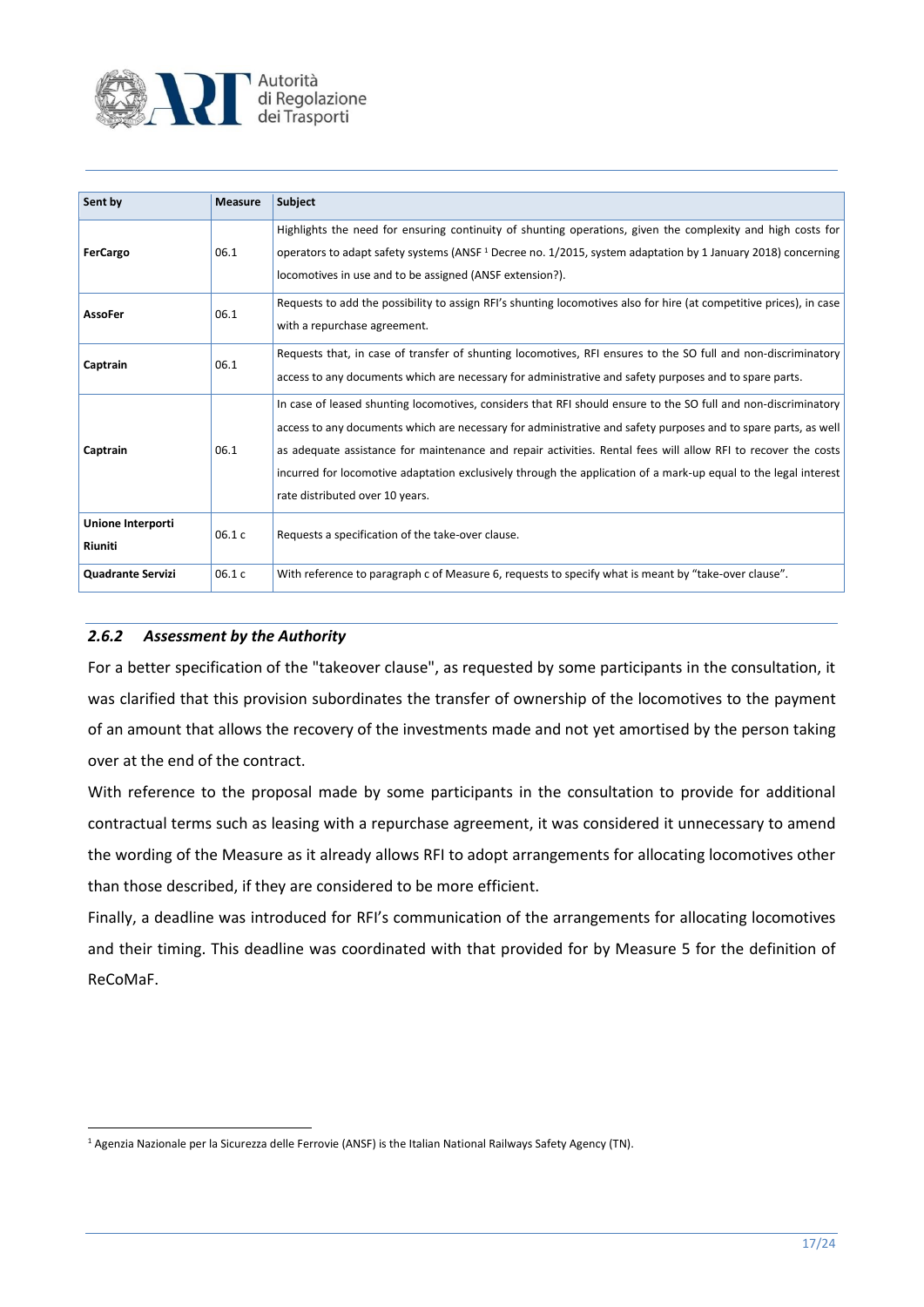

#### **2.7. Measure 7 – Term of contracted shunting operations**

#### *2.7.1. Summary of comments*

| Sent by                                                                                | <b>Measure</b> | Subject                                                                                                                                                                                                                                                                                                                                                              |
|----------------------------------------------------------------------------------------|----------------|----------------------------------------------------------------------------------------------------------------------------------------------------------------------------------------------------------------------------------------------------------------------------------------------------------------------------------------------------------------------|
| Serfer (Genova)                                                                        | 07.1           | Considers it necessary to provide for an adequate duration of the service contract (at least 5 years), in order to<br>ensure the sustainability of the investments required for the supply of the necessary assets for the performance<br>of the service.                                                                                                            |
| Dinazzano Po (Single<br>Operator Ravenna in a<br>temporary association<br>with Serfer) | 07.1           | Proposes at least a 5-year duration of the shunting service, which is the minimum period for amortisation of the<br>locomotive purchase cost and placing-in-service of a new vehicle.                                                                                                                                                                                |
| AssoFer                                                                                | 07.1           | Considers it appropriate that the minimum duration of the shunting contract be in line with the actual<br>investments made by the stakeholders concerned.                                                                                                                                                                                                            |
| <b>Fercargo Manovra</b>                                                                | 07.1           | Considers that the maximum limit of 5 years for the award of shunting operations is too short and prevents a<br>real rolling stock improvement, since Measure 6 is not sufficient to ensure the necessary renewal of the shunting<br>locomotive fleet which is currently available in Italy. Therefore, a period of no less than 10 years should be<br>provided for. |
| Captrain                                                                               | 07.1           | In the light of a desirable turnover of operators acting as SO in the different railway operating areas, including to<br>ensure quality and efficiency of shunting operations, the duration of the contracted services should not exceed<br>three years.                                                                                                             |
| <b>Quadrante Servizi</b>                                                               | 07.1           | Requests to assess whether the maximum five-year term for contracts for the award of shunting operations is<br>adequate, given the huge investments needed to adapt locomotives to ANSF rules.                                                                                                                                                                       |

#### *2.7.2. Assessment by the Authority*

The provision of a term ranging from 3 to 5 years seems to be a good balance between the need to ensure investment sustainability, as highlighted by some of the participating Single Operators, and the need emphasized by some railway undertakings - both in the Call for Inputs and in the consultation launched with ART's Decision no. 133/2016 - to allow new operators to entry the shunting service market.

In the light of the above it has been considered that Measure 7 needed not be modified.

#### **2.8. Measure 8 (and former Measure 5.4.g) – Integrated scheduling of shunting services**

#### *2.8.1. Summary of comments*

| Sent by         | <b>Measure</b> | <b>Subject</b>                                                                                                                                                                                                    |
|-----------------|----------------|-------------------------------------------------------------------------------------------------------------------------------------------------------------------------------------------------------------------|
| Serfer (Genova) | 08.2           | Considers it necessary to identify a person with the role and function of coordinating the integrated scheduling<br>of shunting operations among the parties to the M53 document of the "railway operating area". |
| Serfer (Genova) | 08.2           | The consolidated scheduling document for railway services should protect commercial confidentiality with<br>respect to the traffic data of RUs and operators of the railway area.                                 |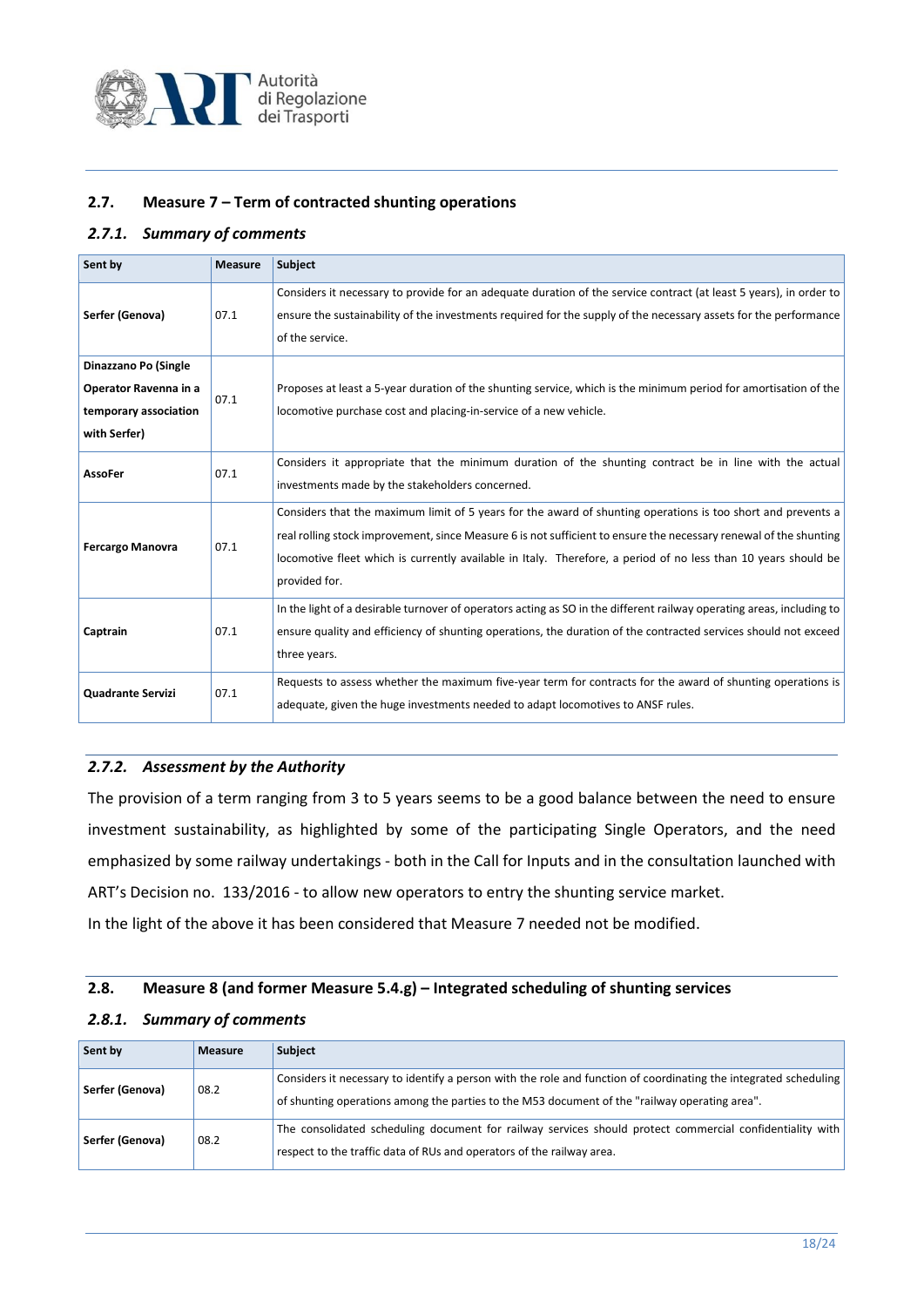

| Sent by                                        | <b>Measure</b> | Subject                                                                                                                                                                                                                                                                                                                                                                                                                          |
|------------------------------------------------|----------------|----------------------------------------------------------------------------------------------------------------------------------------------------------------------------------------------------------------------------------------------------------------------------------------------------------------------------------------------------------------------------------------------------------------------------------|
| <b>RFI</b>                                     | 08.2           | Requests that the planning document of the railway services in the M53 operating area be subject to the SO's<br>approval and ensure consistency between such M53 document - which is exclusively drafted between SO and<br>RU - and the infrastructural and traffic context of the railway junction or line where the facility is located.                                                                                       |
| <b>AssoFer</b>                                 | 08.2           | In the advance planning of the estimate of the production capacity that may be provided by a facility, critical<br>issues occurring in operational management should be taken into account in a predictive way, as the saturation<br>level of the facility reaches its peak.                                                                                                                                                     |
| <b>Fercargo Manovra</b>                        | 08.2           | Requests to consider the integrated M53 as sufficient for the purpose of Measure 8, since the scheduling of the<br>shunting period for the purpose of recovering capacity of the complex port and inland terminal systems<br>frequently depends on factors which are exogenous to the rail component and the idea of rigidly regulating a<br>small component of the supply chain (last mile) is likely not to occur in practice. |
| <b>Quadrante Servizi</b>                       | 08.2           | Requests to clarify whether the planning document referred to in Measure 8 may be the integrated M53 form of<br>RFI.                                                                                                                                                                                                                                                                                                             |
| <b>Interporto Centro</b><br><b>Italia Orte</b> | 08.3           | For a better operation of infrastructures and equiment, a software monitoring/management is suggested to<br>connect the assets with a single control room, including widespread adoption of sensor technology and<br>computerised operation.                                                                                                                                                                                     |
| Unione Interporti<br>Riuniti                   | 08.3           | Requests to standardise IT tools, including by making RFI's PICMOVE system available.<br>PICMOVE should be promoted as the link between real-time traffic information in the network and the<br>operational context of the railway operating area, where all railway undertakings are required to interface with<br>their own traffic management systems, providing any relevant traffic data.                                   |
| <b>AssoFer</b>                                 | 08.3           | Requests to standardise IT tools, including by making RFI's PICMOVE system available.<br>PICMOVE should be promoted as the link between real-time traffic information in the network and the<br>operational context of the railway operating area, where all railway undertakings are required to interface with<br>their own traffic management systems, providing any relevant traffic data.                                   |

#### *2.8.2. Assessment by the Authority*

Measure 8.2 provides that the planning document for inbound and outbound rail services and for the operations to be performed after arrival and before departure, currently named integrated M53 and prepared by RFI with the involvement of terminal operators, be also signed by the operators of the railway area, by the Single Operator and by the RUs concerned, with the aim of making any persons involved aware of their responsibilities in terms of compliance with the scheduled timetable, including in relation to the application of penalties.

In this respect, as suggested by Serfer during the consultation, it should be clarified that the arrangements for implementing this measure need safeguard the requirements of commercial confidentiality of the traffic data of each RU and operator of the railway area. This can be made e.g. through the submission by the IM to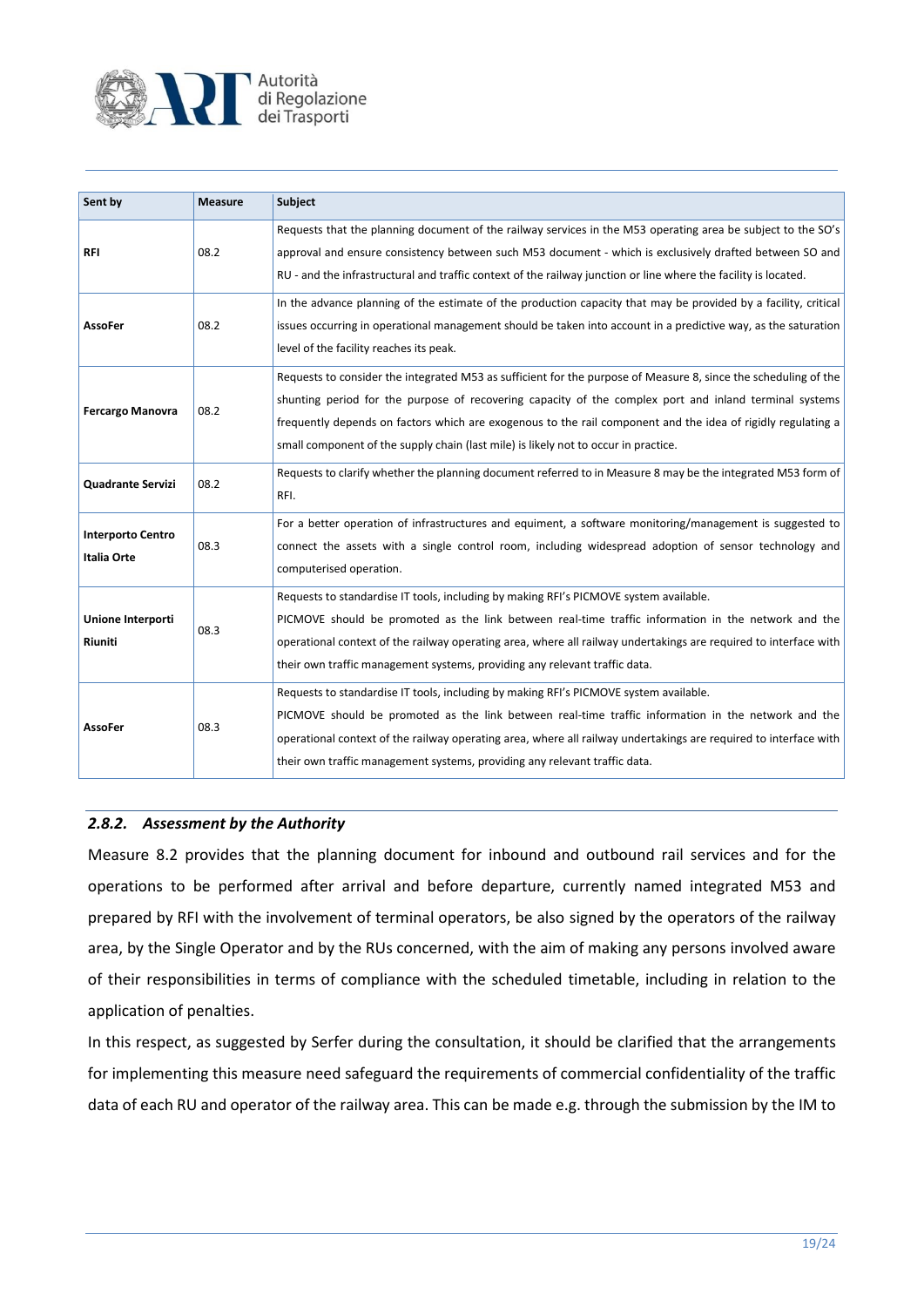

RUs, Single Operator and operators of the railway area, and signing by the latter, of partial versions of the document containing the information falling within their respective responsibilities.

## **2.9. Measure 9 (and former Measures 5.4.h and 5.4.i.6) - Service Level Agreement (SLA)**

#### *2.9.1. Summary of comments*

| Sent by                                 | <b>Measure</b> | Subject                                                                                                                                                                                                                                                                                                                                                                                                                                                                                                                                                                                                                                                                                                                                                                                                                                                      |
|-----------------------------------------|----------------|--------------------------------------------------------------------------------------------------------------------------------------------------------------------------------------------------------------------------------------------------------------------------------------------------------------------------------------------------------------------------------------------------------------------------------------------------------------------------------------------------------------------------------------------------------------------------------------------------------------------------------------------------------------------------------------------------------------------------------------------------------------------------------------------------------------------------------------------------------------|
| Serfer (Genova)                         | 09.1           | Considers that any obligation to include in the contracts a provision on SLAs, with a level of penalties equal to at<br>least 10% of the charge, implies additional costs for the SO which cannot be disregarded when determining the<br>charge for shunting services.                                                                                                                                                                                                                                                                                                                                                                                                                                                                                                                                                                                       |
| <b>Fercargo Manovra</b>                 | 09.2           | Proposes that SLA indicators be published on the web yearly or at the most half-yearly in order to cut the<br>administrative costs of SOs.                                                                                                                                                                                                                                                                                                                                                                                                                                                                                                                                                                                                                                                                                                                   |
| <b>Quadrante Servizi</b>                | 09.3           | Requests to clarify whether a shunting service may be sold by the Single Operator to a MTO.                                                                                                                                                                                                                                                                                                                                                                                                                                                                                                                                                                                                                                                                                                                                                                  |
| <b>Terminal Piacenza</b><br>Intermodale | 05.4h          | Suggests adding a minimum annual guaranteed amount of traffic/shunting by the operators of the railway area,<br>including penalties in case of non-achievement.                                                                                                                                                                                                                                                                                                                                                                                                                                                                                                                                                                                                                                                                                              |
| Serfer (Genova)                         | 05.4 h         | Considers it appropriate that penalties be provided in the contracts for the provision of shunting services, to be<br>imposed not only on the SO, but also on operators of the railway area in relation to the fulfilment of their<br>obligations under the contract, so as to promote continuous improvement in their performance.                                                                                                                                                                                                                                                                                                                                                                                                                                                                                                                          |
| <b>FerCargo</b>                         | 05.4 h         | In the interests of the RUs, the Service Level Agreement (SLA) should provide for objective quality indicators,<br>targets in line with market requirements, penalties in the event of poor quality and right to withdraw the SO<br>assignment.                                                                                                                                                                                                                                                                                                                                                                                                                                                                                                                                                                                                              |
| AssoFer                                 | 05.4 h         | Considers that, when identifying Key Performance Indicators (KPIs), indicators of the quality of shunting services<br>should be provided. These cannot and shall not disregard factors concerning the production capacity and actual<br>use of the facility itself, depending on length and number of tracks available for train composition, and railway<br>shunting areas, on the one hand, and the operating model chosen for inbound/outbound traffic management<br>and loading and unloading activities, on the other, as well as the availability of human resources and working<br>shunting locomotives in a state of usage and obsolescence which is appropriate to the actual production level<br>that is declared as deliverable, with always available stock, if necessary; possibility of sharing shunting<br>locomotives with other facilities. |
| <b>AssoFer</b>                          | 05.4h          | Considers that an indicator for the quality and effectiveness of the service provided, which the service operator<br>proves in advance to be able to deliver, is the number of trains which are deliverable/delivered to the RU in the<br>time unit of the analysis (week/month/quarter) with a delay of max. 15 minutes compared to the contracted HLR<br>on the total number of trains that may be operated/have been operated in the time unit of the analysis.                                                                                                                                                                                                                                                                                                                                                                                           |
| <b>AssoFer</b>                          | 05.4 h         | Considers that contractual agreements should exclude any reversal onto the operator of incremental costs to<br>increase the terminal productivity and its capacity.                                                                                                                                                                                                                                                                                                                                                                                                                                                                                                                                                                                                                                                                                          |
| <b>AssoFer</b>                          | 05.4 h         | Considers that operators of the railway area, or third parties, should be chosen on the basis of their capacity to<br>ensure and encourage an operational synergy in the operation of the service facilities or rail siding facilities,<br>including in order to satisfy the new approach of Regulation (EU) No 913/2010 on a European rail network for<br>competitive freight.                                                                                                                                                                                                                                                                                                                                                                                                                                                                              |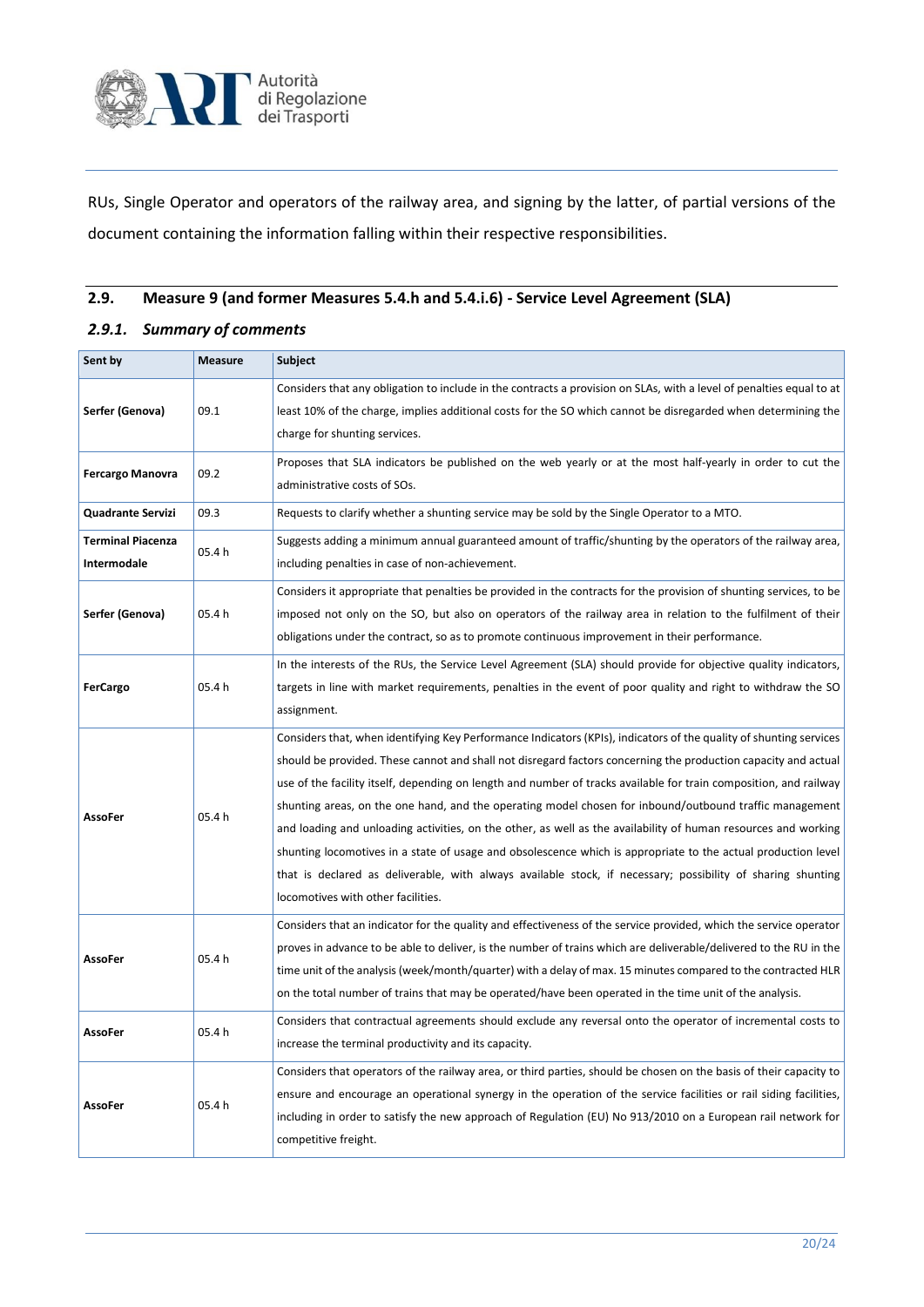

| Sent by                 | <b>Measure</b> | Subject                                                                                                                                                                                                                                                                                                                                                                                                                                                                                       |
|-------------------------|----------------|-----------------------------------------------------------------------------------------------------------------------------------------------------------------------------------------------------------------------------------------------------------------------------------------------------------------------------------------------------------------------------------------------------------------------------------------------------------------------------------------------|
| AssoFer                 | 05.4 h         | A minimum annual amount of traffic/shunting operations is to be guaranteed by operators of the railway area,<br>with related penalties in case of non-achievement of the minimum amount.                                                                                                                                                                                                                                                                                                      |
| <b>Fercargo Manovra</b> | 05.4h          | A system of penalties should be implemented for application by the SO, concerning, for example, late payment<br>by customers or other non-compliance under contractual terms, to be referred to in the contract.                                                                                                                                                                                                                                                                              |
| <b>DB Rail</b>          | 05.4h          | Considers that, in the event of repeated qualitative shortcomings in the services provided or serious operating<br>difficulties, it would be appropriate to provide for revocation of the assignment to the SO.                                                                                                                                                                                                                                                                               |
| <b>DB Rail</b>          | 05.4h          | Suggests adding, as an additional proposal, that railway companies, Single Operator and operators of the railway<br>area should regulate univocally, for each single traffic movement, the scope of commercial and vehicle liability<br>for rail wagons movements and their transported goods, in particular in case of damage. This regulation is<br>without prejudice to the liability of the operation which must be borne by the operator actually performing the<br>shunting operations. |
| Captrain                | 05.4h          | Considers that the rules of procedure of the railway operating area should provide for the possibility for RUs to<br>report delays, malfunctions and other irregularities in the provision of shunting operations to ART, which should<br>initiate inquiries to assess whether the conduct of the SO, which the complaint refers to, results from the<br>infringement of the duties of transparency, impartiality and non-discrimination required by the function<br>performed.               |
| Captrain                | 05.4h          | Proposes introducing a system for ART's assessment of the proper execution of the operations carried out by the<br>SO, as well as the revocation of the awarded services for repeated breaches of the obligation of neutrality,<br>transparency, impartiality and non-discrimination.                                                                                                                                                                                                         |
| Captrain                | 05.4h          | Considers that SLAs should provide details of the performance offered (procedures and timing), objective quality<br>indicators, targets in line with market requirements and penalties in case of non-compliance with the qualitative<br>levels.                                                                                                                                                                                                                                              |
| Quadrante Servizi       | 05.4 h         | In defining SLAs, particular attention should be paid to time peaks and lows, as well as to any delay in the train<br>arrival in the railway operating area.                                                                                                                                                                                                                                                                                                                                  |
| Quadrante Servizi       | 05.4h          | Requests to consider, in the definition of SLAs, the rules on access to facilities (FIFO-LIFO), as well as any handling<br>of dangerous goods (ADR-RID).                                                                                                                                                                                                                                                                                                                                      |
| Quadrante Servizi       | 05.4 h         | Requests to assess the role of the Railway Undertaking in terms of SLA and penalties, if this is considered as an<br>operator of the railway area.                                                                                                                                                                                                                                                                                                                                            |

#### *2.9.2. Assessment by the Authority*

With regard to the proposal to introduce, in addition to the penalties on the SO provided for by Measure 9.1, penalties on the operators of the railway area or, in any case, on customers of the SO, the following is noted. As pointed out in the explanatory report annexed to Decision no. 133/2016, the awarding of a shunting operation to a single operator is an important indicator of the existence of a significant market power. In addition to justifying the regulatory measures aimed at ensuring the management efficiency of shunting operations, such as those contained in the present regulatory act, as well as the measures aiming at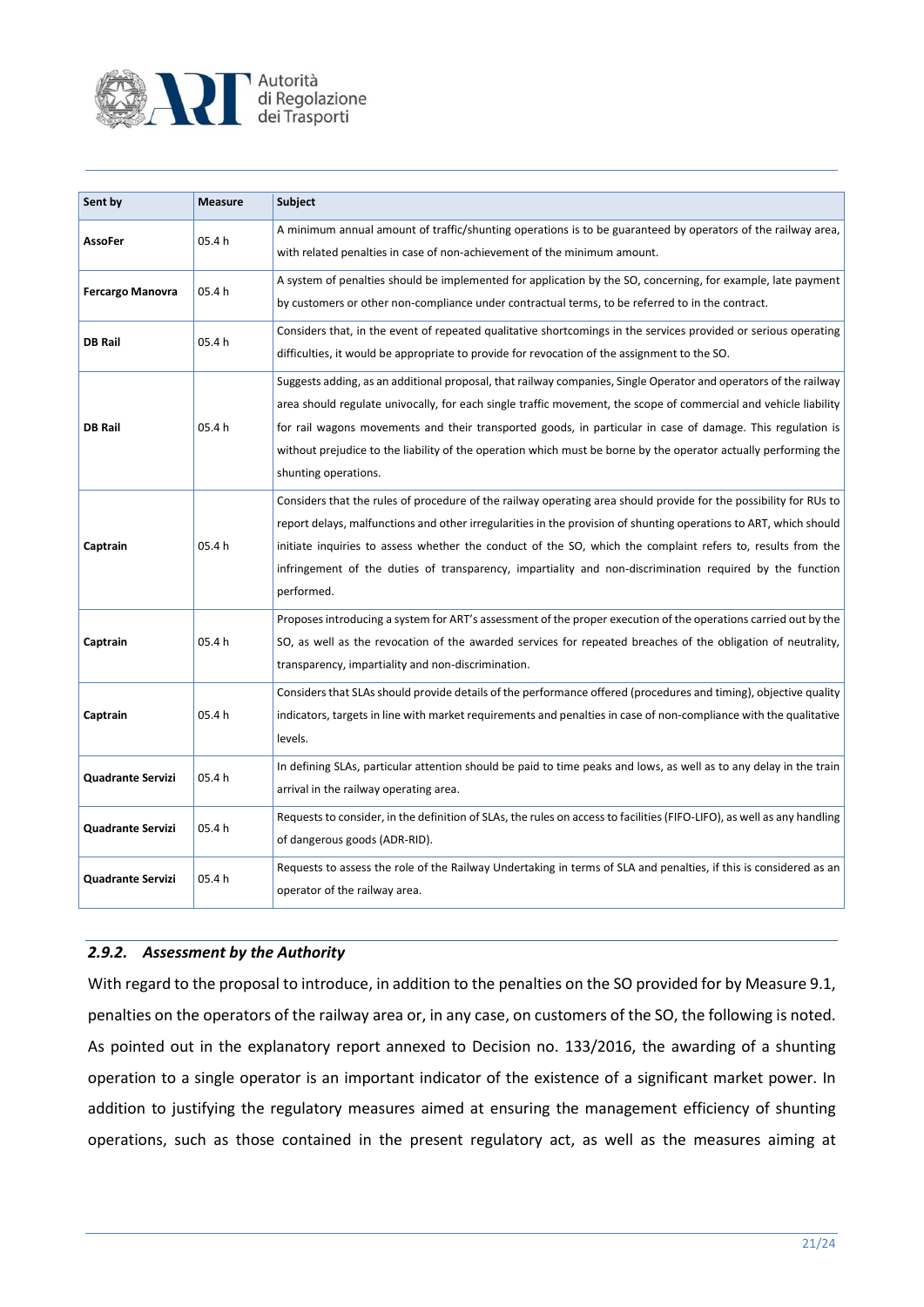

regulating charges (Decision no. 96/2015, Measure 35 et seq.), this circumstance also makes it necessary to adopt measures aimed at protecting users against the risk of a sub-optimal level of the quality of the service provided. Further, it is important to note that in many facilities under consideration the Single Operator or the Operator of the shunting service is part of FSI Group (Terminali Italia, Serfer); noteworthy is also the associated risk of non-price discrimination practices against the RUs competing with Trenitalia.

The introduction of regulatory measures on SLAs, firstly by Measure 11.6.1 of Decision no. 70/2014 and later with the present regulatory measures, aims at protecting users and ensure equitable and non-discriminatory treatment under unfavourable market conditions, while it does not intend to regulate in detail the contractual relationship between the SO and the operators of the railway area or the users of shunting operations. It is therefore considered that in the contract governing the relationship between Single Operator and users of shunting services, it may be left to the parties themselves to introduce commitments and related penalties borne by the latter.

With reference to measure 9.2, the proposal submitted by an association of shunting operators to provide for a yearly or semi-yearly publication of SLA indicators on the web in order to contain administrative costs of SOs is not considered to be acceptable. It should be emphasized, as already pointed out in the explanatory report annexed to Decision no. 133/2016, that the implementation of a system that ensures service quality levels, such as that provided for in measure 9.1, implies constant data monitoring and continuous flow thereof between SO and users of shunting services. Compared to this burden, the monthly publication referred to in Measure 9.2 is of minor importance and basically does not imply additional costs to be borne by the SO.

With reference to the request by Captrain to establish that the rules of procedure of the railway operating area provide for the revocation for cause of the awarded services in case of repeated breaches of the obligation of transparency, impartiality and non-discrimination as assessed by the Authority, the general provisions of article 37 (2) and (9) of Legislative Decree no. 112/2015, entrusting the Authority with very wide powers of action, are considered to be adequate in this respect.

In the light of the above, it has been considered that Measure 9 needed not be modified.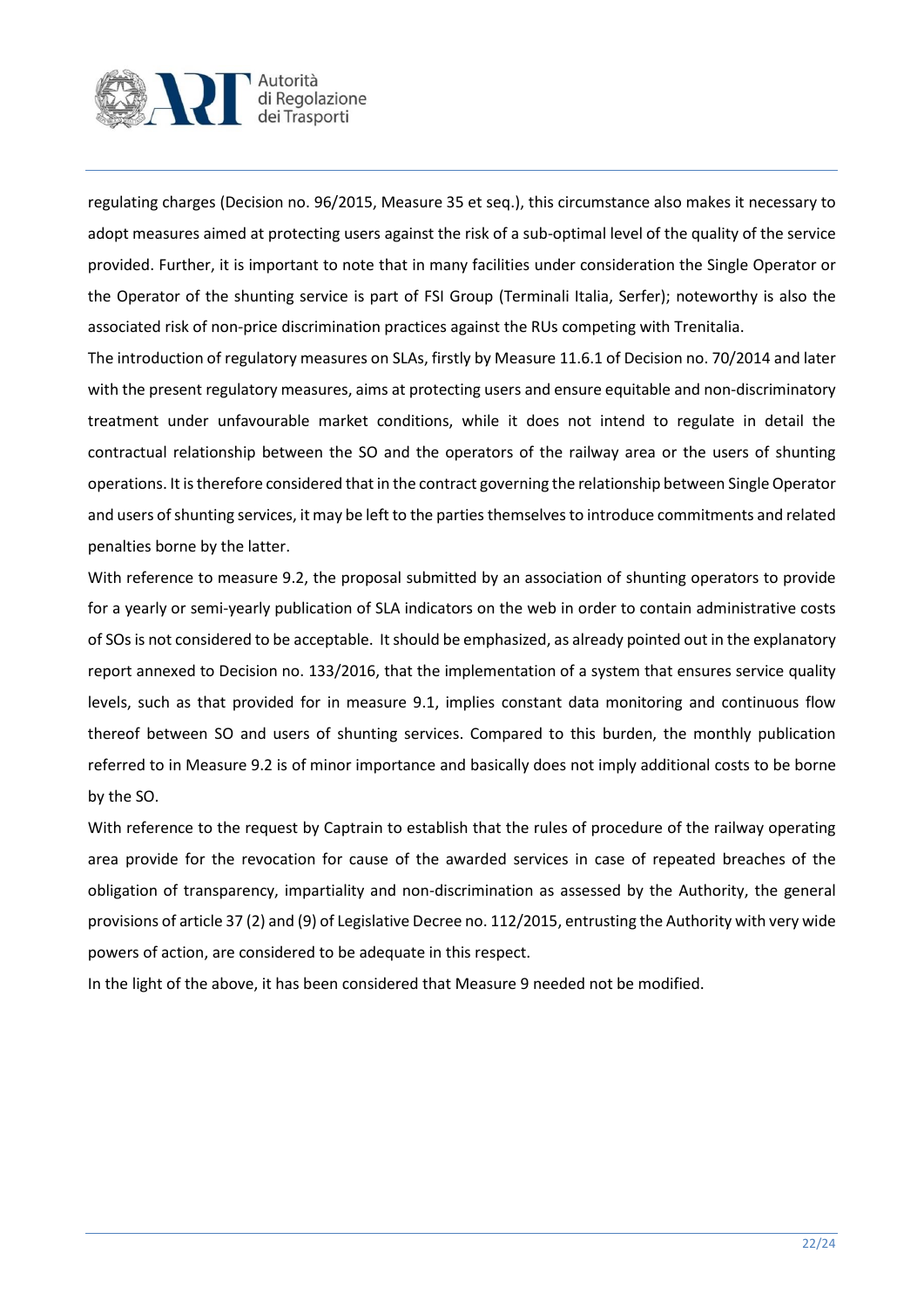

#### **2.10. Measure 10 (and former Measures 5.4.i.3 e 5.4.i.5) – Charging methods.**

#### *2.10.1. Summary of comments*

| Sent by                  | <b>Measure</b> | Subject                                                                                                                                                                                                                                                                                                                                                                                                                                                                                                                                                                                    |
|--------------------------|----------------|--------------------------------------------------------------------------------------------------------------------------------------------------------------------------------------------------------------------------------------------------------------------------------------------------------------------------------------------------------------------------------------------------------------------------------------------------------------------------------------------------------------------------------------------------------------------------------------------|
| <b>Fercargo Manovra</b>  | 05.4i          | Considers that, rather than having a separate accounting reporting system for shunting costs, the SO should<br>avoid administrative interference by third parties by showing its own costs for shunting operations.                                                                                                                                                                                                                                                                                                                                                                        |
| Captrain                 | 05.4i          | Notes that the charges applied by the SO for shunting operations should not exceed the charges in force in the<br>last NS in which the shunting service was carried out by RFI, increased by the annual rate of real inflation.                                                                                                                                                                                                                                                                                                                                                            |
| Captrain                 | 05.4i          | Notes that the power of the SO to provide for charge increases should not be arbitrary, but rather subject to<br>publication by the SO. As required by the draft regulatory measures on charging of shunting operations, it should<br>be proportional to the additional or specific performance requested by the railway undertaking and should not<br>exceed the charge in force on the date of the last NS in which the shunting operations were provided by RFI.                                                                                                                        |
| <b>Quadrante Servizi</b> | 05.4i          | With reference to the technical and economic conditions of the provision of shunting services, attention should<br>be paid to the analysis of underlying costs, with particular reference to the costs for adapting rolling stock to<br>ANSF provisions.                                                                                                                                                                                                                                                                                                                                   |
| <b>Quadrante Servizi</b> | 05.4 i         | With reference to the methods for charge determination, given the reference to RFI price list in the 2012 NS, it<br>would be necessary to take into account the system for charge determination of this list in terms of: (i) basic<br>operating costs; (ii) costs related to Safety Management System; (iii) cost and upgrading of locomotives<br>pertaining to the service; (iv) any discounts on excise duties relating to fuel supplies of the locomotives<br>themselves; (v) incidence on costs of RFI's role as manager of the railway infrastructure capacity (path<br>allocation). |
| Serfer (Genova)          | 10.1           | Given the service peculiarity in each production unit, it is doubtful whether the assessment system of primary<br>shunting may be applied to the charging modes for secondary shunting, in particular with respect to the<br>performance provided for in Chapter 6.3.2 of the NS.                                                                                                                                                                                                                                                                                                          |
| <b>DB Rail</b>           | 10.1           | Suggests that the charge lists indicate separately the remuneration for primary shunting, secondary shunting and<br>complete shunting, since the primary and secondary shunting pertaining to the same train are frequently charged<br>to different entities.                                                                                                                                                                                                                                                                                                                              |

#### *2.10.2. Assessment by the Authority*

Measure 10 aims at ensuring that the charging methods of shunting services are as uniform as possible so as to facilitate the comparison of the technical and economic conditions offered in the railway operating areas by service users.

Considering that, since RFI ceased to handle primary shunting, primary and secondary shunting in the facilities under consideration are managed in a unitary way by a single entity, Measure 10.2 further aims at encouraging the simplification of the contractual relations between Single Operators and service users. In this respect, the Authority is aware that, as noted by DB Cargo, primary and secondary shunting of the same train are frequently purchased by different parties: primary shunting service being usually purchased by RUs,